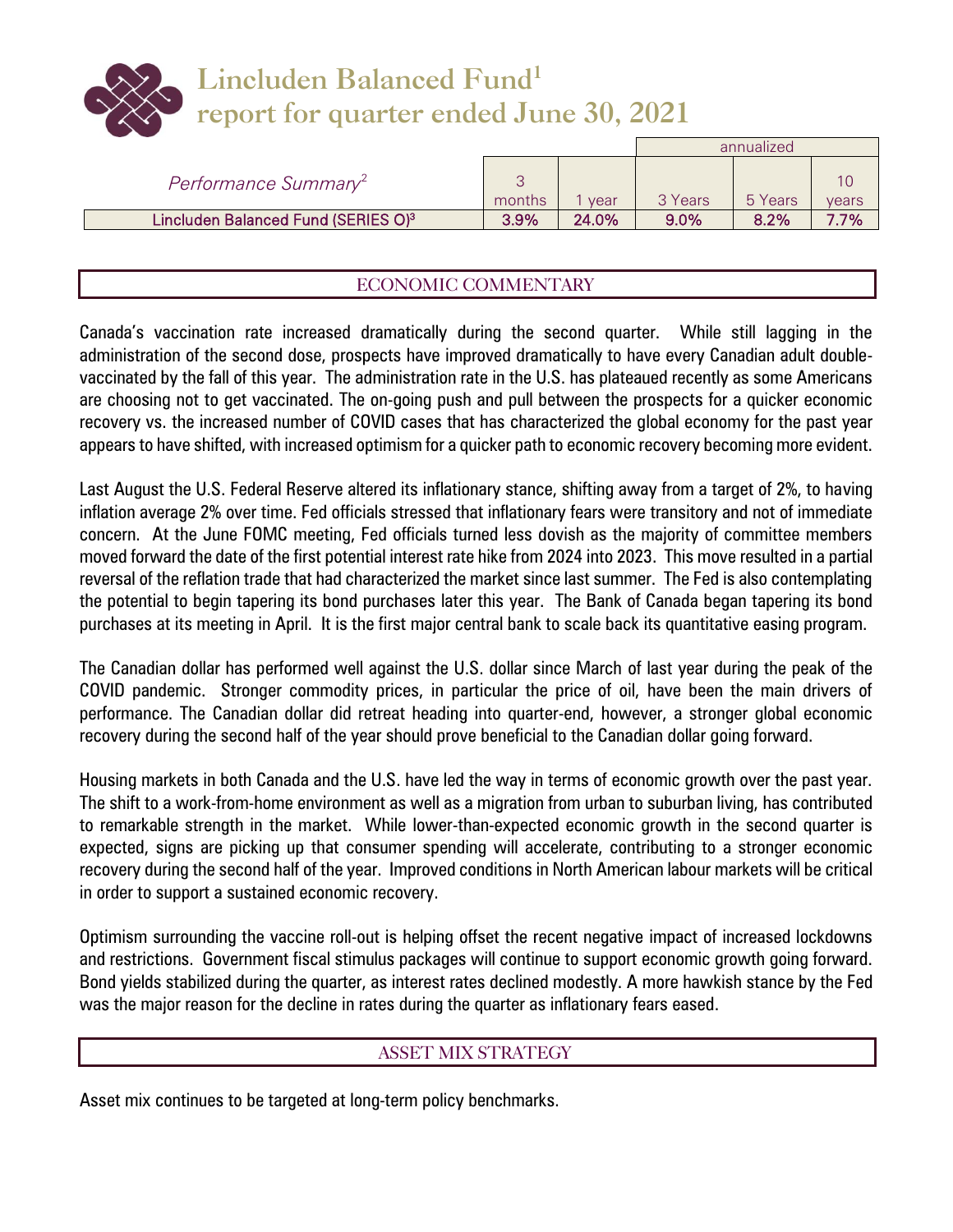### FIXED INCOME STRATEGY

Interest rates moved moderately lower during the second quarter, following the dramatic move higher that occurred in the first quarter. The key factor behind the modest decline was the change in sentiment by the U.S. Federal Reserve with respect to its stance on inflation. The change in sentiment surprised the markets and led to a partial reversal of the reflation trade that had contributed to a dramatically higher interest rate environment. The yield on the 10 year Government of Canada bond declined from 1.56% at the beginning of the quarter to 1.39% at the end of the quarter, a decrease of 17 b.p. The duration position of the portfolio detracted from performance during the quarter.

The yield curve flattened modestly during the quarter following similar moves in the U.S. bond market as the Fed moved forward the projections for the timing of its first interest rate hike. In Canada, five year government bond yields decreased by 2 b.p., moving from 1.00% to 0.98%, while thirty year yields decreased by 14 b.p., moving from 1.98% to 1.84%. The portfolio is positioned for a steepening of the yield curve.

The spread between corporate bonds and Government of Canada bonds was relatively unchanged during the quarter as prospects for improving economic conditions going forward provided continued support to credit markets. The portfolio continues to maintain a healthy position in high quality corporate bonds. The position in corporate bonds contributed modestly to performance during the quarter, given the benefit of a higher running yield. Provincial bond spreads declined slightly on the quarter.

### EQUITY STRATEGY

The Canadian equity portfolio posted a strong absolute return and was ahead of the market.

The exposure to Energy and Industrials added to the returns with both sectors advancing on the back of the vaccine news and economies re-opening. In the Energy sector, the holdings posted very strong returns as the price of oil increased given the stronger demand. The industrial holdings including Bird Construction and Finning were positive contributors. Both positions were trimmed realizing profits.

Shares in the banks including Bank of Nova Scotia, CIBC, Royal Bank and TD Bank had strong performances due to better than expected quarterly results. There was an improvement in both the credit and market sensitive segments for the banks. The excess capital that they hold should be positive for future dividend increases and share buy back activity. In addition, the banks are trading at reasonable valuations.

Strong stock selection in numerous holdings including CCL, Magna, Stella-Jones, and West Fraser added to the performance. Shares in Magna appreciated on the back of strong quarterly results. The outlook that was conveyed by management was ahead of expectations with stronger sales growth. The company is well positioned to capitalize on the growing demand of electric vehicles as it supplies technologically advanced automotive systems, components, and modules. In addition, Magna has an automotive contract manufacturing division called Steyr, which will benefit from the increased demand to engineer and manufacture vehicles for small and independent companies.

During the period new positions were established in Rogers Communications, TC Energy, and Topicus, while the position in Nutrien was eliminated after the shares had reached their target price. Topicus is a spin-off from Constellation Software. The firm designs and develops enterprise software in diversified industries. As a standalone entity, the firm is expected to grow faster than its parent company and the shares should benefit accordingly through price appreciation.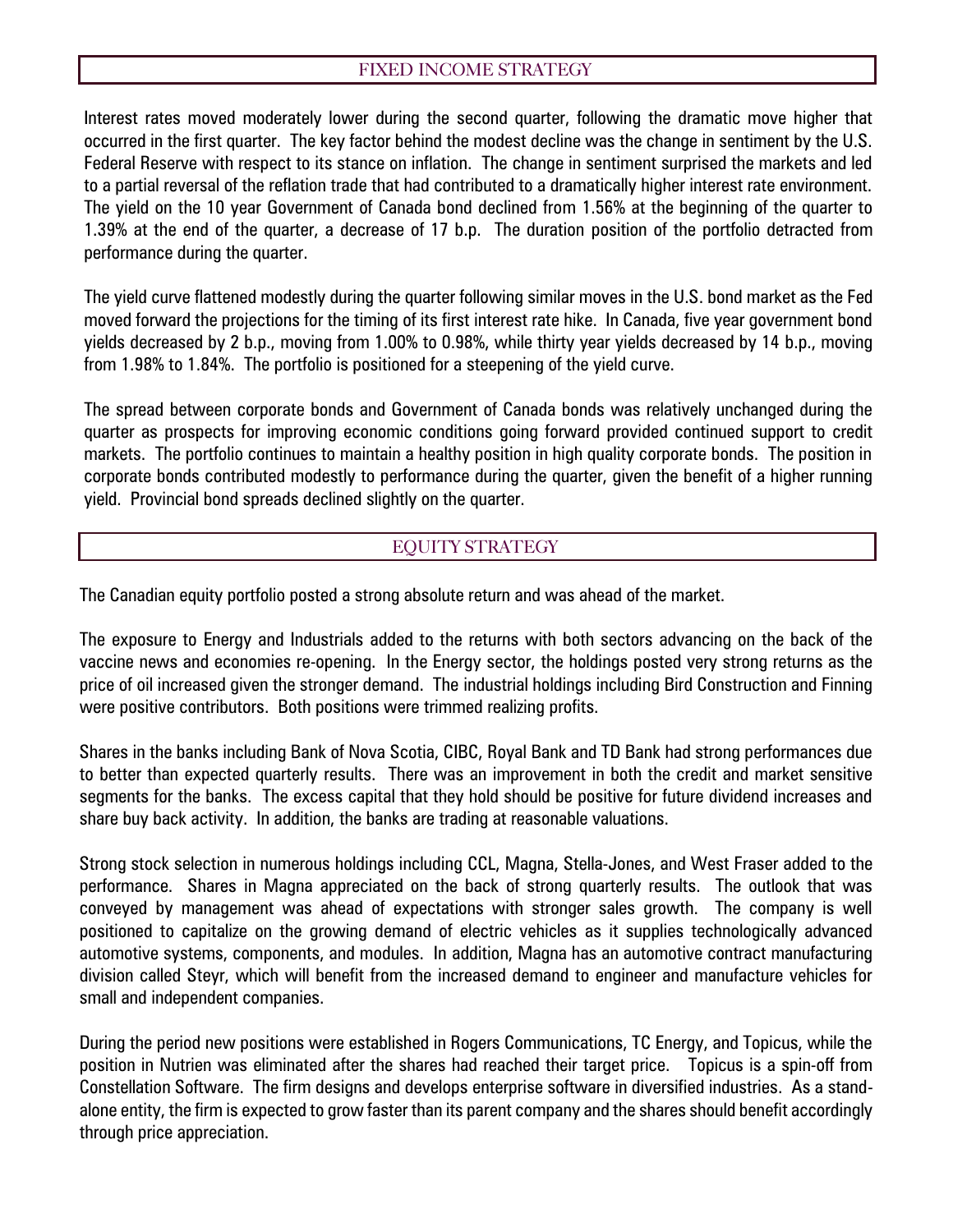The Global equity portfolio posted a strong absolute return and was ahead of the market.

Financials Bank of America, ING, and Wells Fargo were strong contributors to the returns during the period. The profit outlook for Bank of America is optimistic as a result of the steepening yield curve, lower loan loss provisions, and strong wealth management and capital market results. The company should be an indirect beneficiary of the Covid Relief package that should fuel the US economy and consumers. Shares in ING advanced in late January due a rising yield curve that should lead to higher net interest income expectations along with an improved efficiency ratio. Wells Fargo is experiencing and expected to continue experiencing a profit recovery. Their earnings per share results increased as a result of lower loan loss provisions, a steepening yield curve, and cost containment efforts. The company should be an indirect beneficiary of the Covid Relief package that should fuel the US economy and consumers. Another catalyst for the shares could be when the Federal Reserve removes the limits on its asset size therey allowing it to increase its lending activities.

A lower exposure to Information Technology proved beneficial as the sector posted a flat return during the quarter. Holdings Cisco and Corning had strong returns.

The positions in Fresenius and Prysmian detracted from the returns. Fresenius is the world's leading provider of products and services for individuals with renal diseases such as chronic kidney diseases. The shares underperformed over the quarter in a strong market. Like many other parts of health care services, it has been hampered by the headwinds of Covid as other medical procedures are deferred.

Strong stock selection in various consumer related companies including Bridgestone, Carnival, Tractor Supply, and Walgreens added to the returns. Bridgestone is primarily known as the world's largest tire maker. A profit recovery is being driven (pun intended) by the increased demand for replacement tires as the world reopens post Covid and from increasing demand from new vehicle sales. Walgreens benefited from several events during the period. It sold its European based drug distribution to AmerisourceBergen and it increased its ownership in the company. The company also brought in a new CEO who has extensive retail experience with both Walmart and Starbucks. There is hope that the CEO can improve the non-pharmaceutical merchandising and sales which has been a problem. In addition, the stock trades at a very low multiple and a rotation to value stocks worked in its favour.

Cyclical stocks had a strong performance during the quarter with several of the holdings reaching their price objective. These positions were sold with the proceeds redeployed into existing stable holdings with lower valuation multiples and more attractive dividends. The positions in ABB, Apple, Chevron, Corteva, Dow, DuPont De Nemours, and Infineon Technologies were sold. A new position in Alibaba was established.

Shares in Alibaba the leading internet on-line retailing company based in China which also provides internet infrastructure and financial services declined during the period. The stock was impacted by the idea that the US may prohibit its listing which is driving ADR investors from the stock. In addition, the internet in China is slowly diversifying with other providers gaining market share slowly. The company's leading position would not seem in doubt as it is just growing more slowly given its large size.

 $\overline{a}$ 

<sup>&</sup>lt;sup>1</sup> Commissions, trailing commissions, management fees and expenses may be associated with mutual fund investments. Please read the prospectus before investing. The indicated rates of return are historical annual compounded total returns including changes in unit values and reinvestment of all distributions. They do not take in to account management fees, sales, redemption, distribution or optional charges or income taxes payable by any unit holder that would have reduced returns. Mutual funds are not guaranteed; their values change frequently and past performance may not be repeated.

<sup>&</sup>lt;sup>2</sup> Returns are presented excluding any investment management fees that may be charged to the investor's account. They are inclusive of the Fund's operating expenses.

<sup>3</sup> The return for the quarter ended June 30, 2021 was 3.4% for the Series A units (the management fee is charged directly to the Fund). For the 12 months ended June 30, 2021 the return was 21.6%; for the three years, 6.9% annualized; for the five years 6.1%, and; since inception (July 31, 2007), 4.4% annualized. The return for the quarter ended June 30, 2021 was 3.8% for the Series F units ;for 12 months ending June 30, 2021 the return was 23.8%; for the 3 years 8.7% annualized and since inception (December 19, 2017) 7.8%.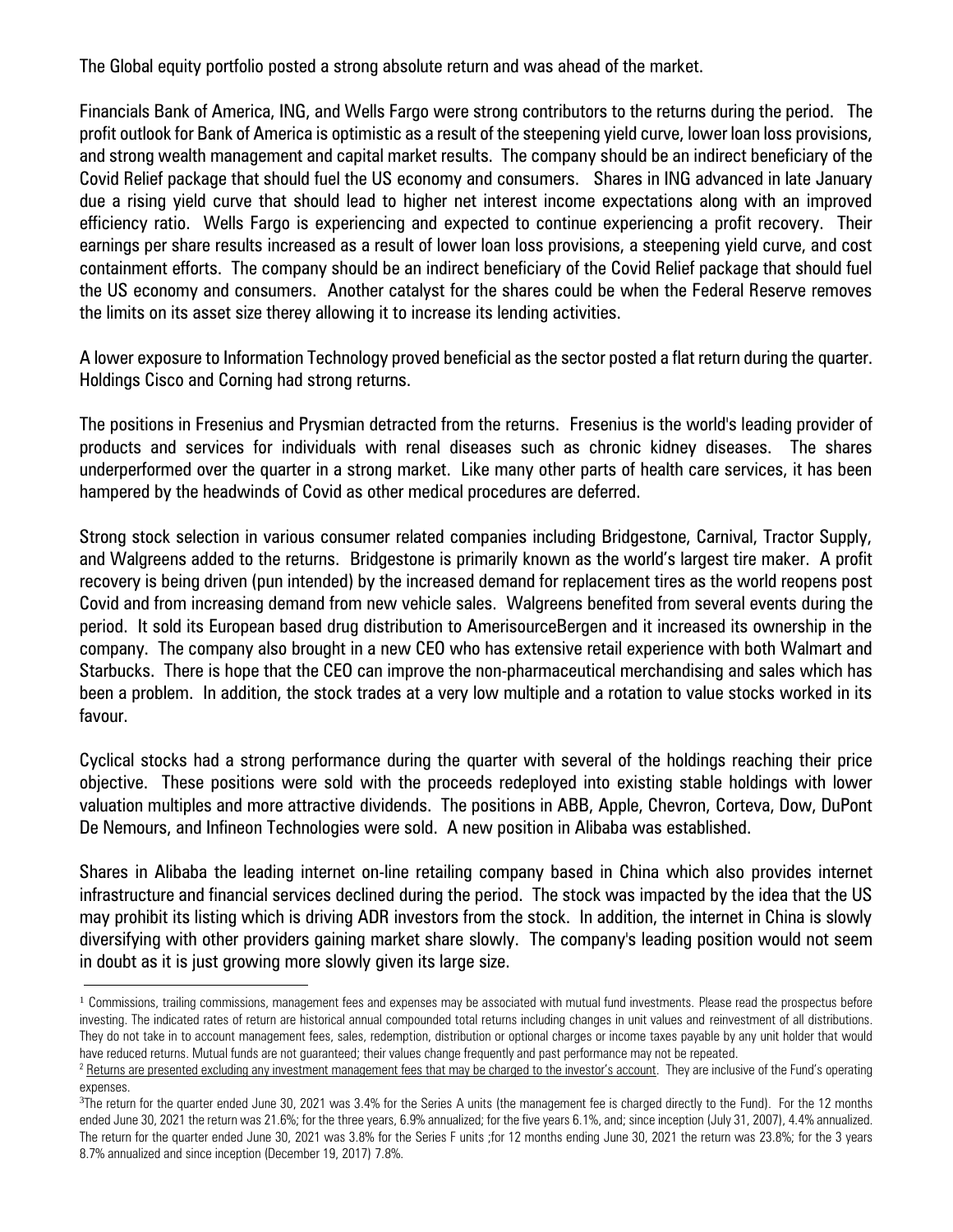#### LINCLUDEN BALANCED FUND LINBAL

CIBC #LINF0001002

Canadian Dollar

30/06/2021

| Quantity                                         | Symbol    | Security                                               | Unit<br><b>Cost Local</b> | <b>Total</b><br>Cost (\$CA) | Price<br>Local | Market<br>Value (\$CA) | % of<br><b>TF</b> | Current<br>Yield |
|--------------------------------------------------|-----------|--------------------------------------------------------|---------------------------|-----------------------------|----------------|------------------------|-------------------|------------------|
| <b>Cash &amp; Equivalents</b>                    |           |                                                        |                           |                             |                |                        |                   |                  |
| 48,981                                           | cash      | <b>BRITISH POUNDS</b>                                  |                           | 84,963.02                   |                | 83,990.35              | 0.1               | $0.0\,$          |
| 178,656                                          | cash      | <b>CANADIAN DOLLARS</b>                                |                           | 178,655.99                  |                | 178,655.99             | 0.2               | $0.0$            |
| 48,786                                           | divacc    | Dividend Accrual Account - CA                          |                           | 48,785.61                   |                | 48,785.61              | 0.1               | $0.0\,$          |
| 883                                              | divacc    | Dividend Accrual Account - GB                          |                           | 1,508.62                    |                | 1,514.44               | $0.0$             |                  |
| 525,132                                          | divacc    | Dividend Accrual Account - JP                          |                           | 5,860.94                    |                | 5,859.43               | $0.0\,$           |                  |
| 34,892                                           | divacc    | Dividend Accrual Account - US                          |                           | 42,701.97                   |                | 43,252.46              | 0.1               |                  |
| 184,960                                          | cash      | U.S. DOLLARS                                           |                           | 230, 191. 17                |                | 229,276.16             | 0.3               | $0.0\,$          |
| 800,000                                          | 1350Z78U1 | <b>CDA T-BILLS</b><br>0.105% due August 5, 2021        | \$99.97                   | 799,784.00                  | \$99.99        | 799,896.00             | $1.0$             | 0.1              |
| 1,600,000                                        | 1350Z77Y4 | <b>CDA T-BILLS</b><br>0.090% due August 19, 2021       | \$99.98                   | 1,599,637.00                | \$99.98        | 1,599,712.00           | 1.9               | 0.1              |
|                                                  |           | <b>Cash &amp; Equivalents Total</b>                    |                           | 2,992,088.32                |                | 2,990,942.44           | 3.6               | 0.1              |
| <b>Fixed Income</b><br><b>Canadian Pay Bonds</b> |           |                                                        |                           |                             |                |                        |                   |                  |
| <b>Canadian Pay Government</b>                   |           | <b>CDA HOUSING FLOAT</b>                               |                           |                             |                |                        |                   |                  |
| 1,680,000                                        | 13509PHE6 | 0.420% due September 15, 2024 AAA                      | \$100.77                  | 1,692,926.76                | \$100.72       | 1,692,112.80           | 2.0               | 0.4              |
| 1,060,000                                        | 135087L51 | CDA GOVT<br>0.250% due March 1, 2026 AAA               | \$96.49                   | 1,022,794.00                | \$96.71        | 1,025,094.20           | 1.2               | 0.3              |
| 45,000                                           | 135087F82 | <b>CDA GOVT</b><br>1.000% due June 1, 2027 AAA         | \$102.77                  | 46,244.25                   | \$99.51        | 44,780.40              | 0.1               | 1.0              |
| 80,000                                           | 135087H23 | <b>CDA GOVT</b><br>2.000% due June 1, 2028 AAA         | \$101.85                  | 81,480.00                   | \$105.61       | 84,485.60              | 0.1               | 1.9              |
| 1,645,000                                        | 135087K37 | <b>CDA GOVT</b><br>1.250% due June 1, 2030 AAA         | \$105.44                  | 1,734,464.50                | \$99.28        | 1,633,123.10           | 2.0               | 1.3              |
|                                                  |           | <b>Accrued Interest</b>                                |                           |                             |                | 2,965.08               | 0.0               |                  |
|                                                  |           | <b>Canadian Pay Government Total</b>                   |                           | 4,577,909.51                |                | 4,482,561.18           | $5.4$             | 0.7              |
| <b>Canadian Pay Provincial</b>                   |           |                                                        |                           |                             |                |                        |                   |                  |
| 325,000                                          | 74814ZEH2 | PROV OUEBEC<br>4.250% due December 1, 2021 A           | \$113.69                  | 369,499.51                  | \$101.65       | 330, 359.25            | 0.4               | 4.2              |
| 865,000                                          | 110709BJ0 | PROV B.C.<br>3.250% due December 18, 2021 AAA          | \$108.61                  | 939,510.50                  | \$101.39       | 877,049.45             | 1.0               | 3.2              |
| 2,245,000                                        | 68323AAW4 | PROV ONTARIO<br>3.150% due June 2, 2022 AA             | \$106.53                  | 2,391,506.57                | \$102.62       | 2,303,908.80           | 2.8               | 3.1              |
| 380,000                                          | 68323ACG7 | PROV ONTARIO<br>3.500% due June 2, 2024 AA             | \$112.21                  | 426,382.70                  | \$107.69       | 409,218.20             | 0.5               | 3.3              |
| 235,000                                          | 642869AJ0 | <b>PROV NEW BRUNSWICK</b><br>3.650% due June 3, 2024 A | \$110.18                  | 258,930.05                  | \$108.08       | 253,976.25             | 0.3               | 3.4              |

Lincluden Investment Management Page 1 of 12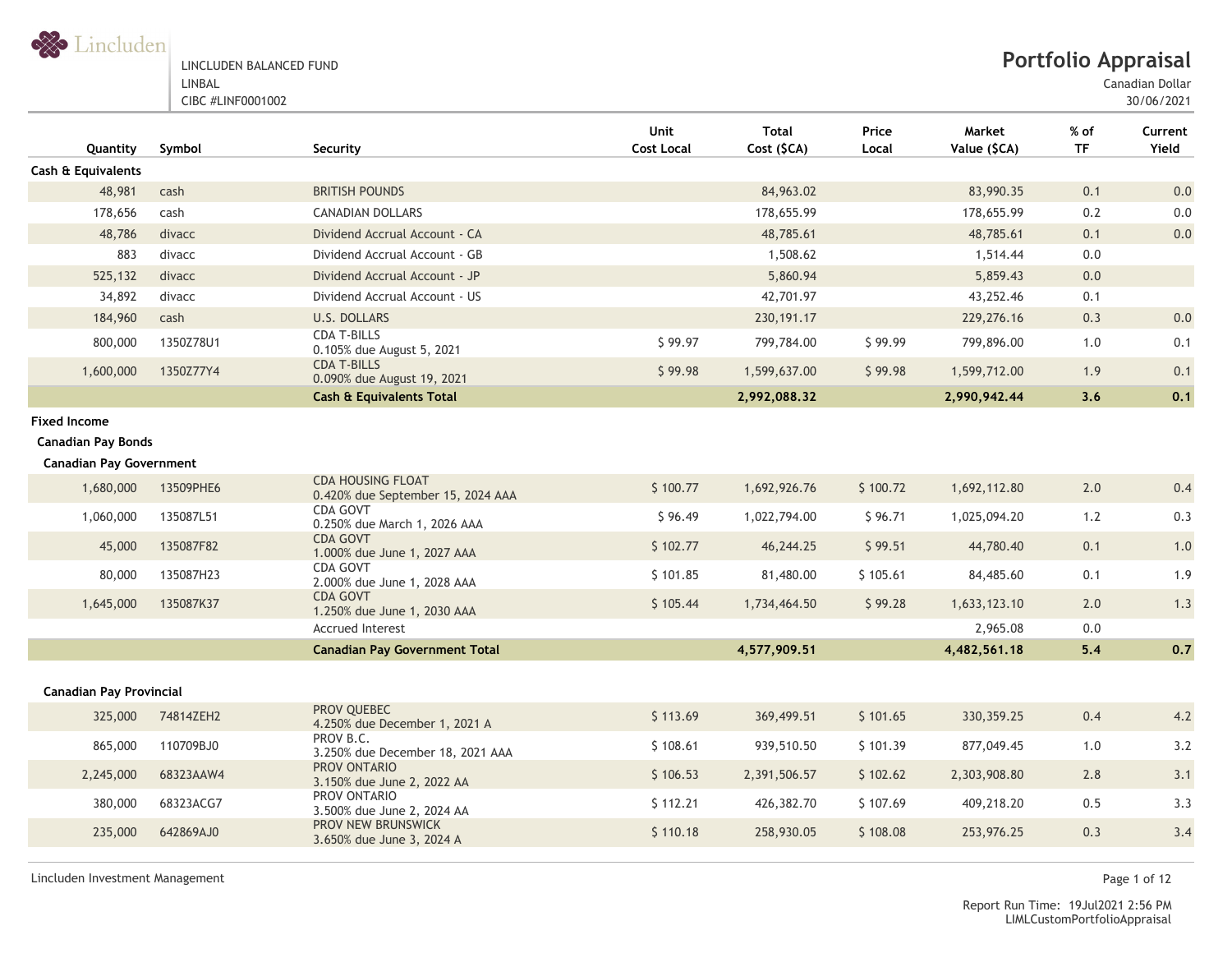

Canadian Dollar

| Quantity                      | Symbol    | Security                                                     | Unit<br><b>Cost Local</b> | <b>Total</b><br>Cost (\$CA) | Price<br>Local | Market<br>Value (\$CA) | $%$ of<br><b>TF</b> | Current<br>Yield |
|-------------------------------|-----------|--------------------------------------------------------------|---------------------------|-----------------------------|----------------|------------------------|---------------------|------------------|
| 165,000                       | 803854JW9 | PROV SASKATCHEWAN<br>3.200% due June 3, 2024 AAA             | \$106.87                  | 176,342.10                  | \$106.83       | 176,271.15             | 0.2                 | 3.0              |
| 260,000                       | 74814ZES8 | PROV QUEBEC<br>3.750% due September 1, 2024 A                | \$114.10                  | 296,666.54                  | \$109.05       | 283,527.40             | 0.3                 | 3.4              |
| 1,210,000                     | 013051DQ7 | PROV. ALBERTA<br>2.350% due June 1, 2025 AA                  | \$97.50                   | 1,179,770.55                | \$104.82       | 1,268,309.90           | 1.5                 | 2.2              |
| 320,000                       | 563469UE3 | PROV MANITOBA<br>2.450% due June 2, 2025 AA                  | \$100.95                  | 323,050.00                  | \$105.19       | 336,617.60             | 0.4                 | 2.3              |
| 1,560,000                     | 74814ZEV1 | PROV QUEBEC<br>2.750% due September 1, 2025 A                | \$104.21                  | 1,625,675.81                | \$106.72       | 1,664,816.40           | 2.0                 | 2.6              |
| 1,235,000                     | 68323ADM3 | PROV ONTARIO<br>2.400% due June 2, 2026 AA                   | \$102.96                  | 1,271,514.00                | \$105.22       | 1,299,442.30           | 1.6                 | 2.3              |
| 190,000                       | C68012AD2 | <b>OMERS FINANCIAL TRUST</b><br>1.550% due April 21, 2027 AA | \$99.90                   | 189,811.90                  | \$99.78        | 189,587.70             | 0.2                 | 1.6              |
| 435,000                       | 68323AEE0 | PROV ONTARIO<br>2.600% due June 2, 2027 AA                   | \$107.30                  | 466,735.80                  | \$106.31       | 462,431.10             | 0.6                 | 2.4              |
| 974,942                       | 68333ZAE7 | <b>ONTARIO PROV CDA</b><br>2.700% due June 2, 2029 AA        | \$109.59                  | 1,068,431.72                | \$106.81       | 1,041,306.30           | 1.2                 | 2.5              |
| 620,000                       | 74814ZFF5 | PROV QUEBEC<br>2.300% due September 1, 2029 AA               | \$103.45                  | 641,395.49                  | \$104.18       | 645,891.20             | $0.8\,$             | 2.2              |
| 125,000                       | 68333ZAH0 | <b>ONTARIO PROV CDA</b><br>2.050% due June 2, 2030 AA        | \$105.55                  | 131,937.50                  | \$101.15       | 126,432.50             | 0.2                 | 2.0              |
| 440,000                       | 110709GK2 | PROV. B.C.<br>2.200% due June 18, 2030 AAA                   | \$99.19                   | 436,418.40                  | \$102.92       | 452,861.20             | 0.5                 | 2.1              |
|                               |           | <b>Accrued Interest</b>                                      |                           |                             |                | 40,733.94              | 0.0                 |                  |
|                               |           | <b>Canadian Pay Provincial Total</b>                         |                           | 12, 193, 579. 16            |                | 12, 162, 740.64        | 14.5                | 2.7              |
| <b>Canadian Pay Municipal</b> |           |                                                              |                           |                             |                |                        |                     |                  |
| 220,000                       | 891288DS8 | <b>CITY OF TORONTO</b>                                       | \$108.92                  | 239,624.00                  | \$105.95       | 233,081.20             | 0.3                 | 2.5              |
| 130,000                       | 98704CRB4 | 2.650% due November 9, 2029 AA<br>YORK REGIONAL MUNICIPALITY | \$99.90                   | 129,868.70                  | \$97.96        | 127,344.10             | 0.2                 | 1.7              |
|                               |           | 1.700% due May 27, 2030 AA<br><b>Accrued Interest</b>        |                           |                             |                | 1,033.16               | 0.0                 |                  |
|                               |           | <b>Canadian Pay Municipal Total</b>                          |                           | 369,492.70                  |                | 361,458.46             | 0.4                 | 2.2              |
|                               |           |                                                              |                           |                             |                |                        |                     |                  |
| <b>Canadian Pay Corporate</b> |           |                                                              |                           |                             |                |                        |                     |                  |
| 15,000                        | 86682ZAD8 | SUN LIFE FINANCIAL INC.<br>4.570% due August 23, 2021 A      | \$106.70                  | 16,004.70                   | \$100.56       | 15,083.55              | $0.0\,$             | 4.5              |
| 275,000                       | 44810ZBF6 | HYDRO ONE<br>3.200% due January 13, 2022 A                   | \$107.13                  | 294,620.00                  | \$101.48       | 279,056.25             | 0.3                 | 3.2              |
| 240,000                       | 891160K51 | <b>TD BANK</b><br>1.994% due March 23, 2022 AA               | \$98.79                   | 237,085.40                  | \$101.21       | 242,894.40             | 0.3                 | 2.0              |
| 395,000                       | 064151F24 | BK NOVA SCOTIA<br>2.360% due November 8, 2022 A              | \$99.99                   | 394,944.70                  | \$102.38       | 404,385.20             | 0.5                 | 2.3              |

Lincluden Investment Management Page 2 of 12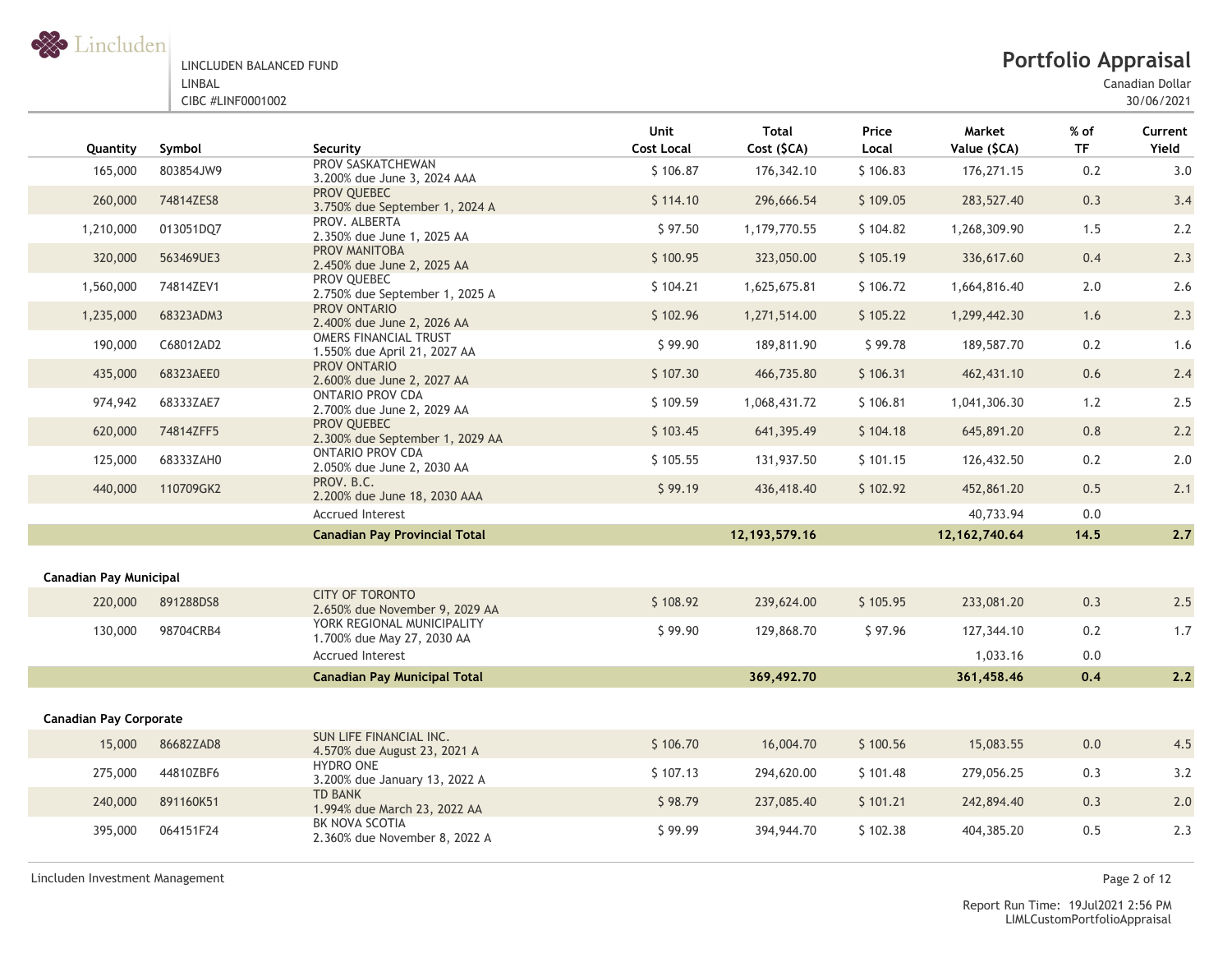

## **Portfolio Appraisal**

Canadian Dollar

30/06/2021

| Quantity | Symbol    | Security                                                      | Unit<br><b>Cost Local</b> | <b>Total</b><br>Cost (\$CA) | Price<br>Local | Market<br>Value (\$CA) | $%$ of<br><b>TF</b> | Current<br>Yield |
|----------|-----------|---------------------------------------------------------------|---------------------------|-----------------------------|----------------|------------------------|---------------------|------------------|
| 370,000  | 13596ZE68 | <b>CIBC</b><br>2.470% due December 5, 2022 A                  | \$99.60                   | 368,523.70                  | \$102.65       | 379,790.20             | 0.5                 | 2.4              |
| 305,000  | 0641514V2 | BK NOVA SCOTIA<br>2.980% due April 17, 2023 A                 | \$99.97                   | 304,914.60                  | \$103.98       | 317, 135.95            | 0.4                 | 2.9              |
| 170,000  | 06415EK46 | BK NOVA SCOTIA<br>2.380% due May 1, 2023 A                    | \$99.99                   | 169,974.50                  | \$102.68       | 174,552.60             | 0.2                 | 2.3              |
| 450,000  | 891160LV3 | TD BANK<br>1.909% due July 18, 2023 AA                        | \$97.07                   | 436,792.50                  | \$102.21       | 459,958.50             | 0.6                 | 1.9              |
| 630,000  | 89353ZBX5 | TRANSCDA PIPELINES CLBL<br>3.690% due July 19, 2023 BBB       | \$104.30                  | 657,106.95                  | \$104.65       | 659,263.50             | 0.8                 | 3.5              |
| 25,000   | 45834ZAN9 | INTER PIPELINE LTD<br>2.608% due September 13, 2023 BBB       | \$100.00                  | 25,000.00                   | \$102.81       | 25,702.25              | 0.0                 | 2.5              |
| 105,000  | 82028KAT8 | <b>SHAW COMMUNICATIONS</b><br>4.350% due January 31, 2024 BBB | \$106.38                  | 111,702.73                  | \$107.00       | 112,346.85             | 0.1                 | 4.1              |
| 55,000   | 45834ZAQ2 | INTER PIPELINE LTD<br>2.734% due April 18, 2024 BBB           | \$100.00                  | 55,000.00                   | \$103.32       | 56,827.65              | 0.1                 | 2.6              |
| 100,000  | 13321LAK4 | <b>CAMECO CORP CLBL</b><br>4.190% due June 24, 2024 BBB       | \$100.92                  | 100,916.00                  | \$106.87       | 106,867.00             | 0.1                 | 3.9              |
| 325,000  | 064151WY5 | BK NOVA SCOTIA<br>2.290% due June 30, 2024 A                  | \$103.33                  | 335,816.50                  | \$103.56       | 336,579.75             | 0.4                 | 2.2              |
| 170,000  | 780086QY3 | ROYAL BANK<br>2.352% due July 2, 2024 A                       | \$100.00                  | 170,000.00                  | \$103.33       | 175,662.70             | 0.2                 | 2.3              |
| 170,000  | 13607GFB5 | <b>CIBC</b><br>2.350% due August 28, 2024 A                   | \$100.00                  | 170,000.00                  | \$103.29       | 175,589.60             | 0.2                 | 2.3              |
| 225,000  | 06368AAD2 | <b>BK OF MTL</b><br>2.700% due September 11, 2024 AA          | \$98.20                   | 220,945.42                  | \$104.92       | 236,076.75             | 0.3                 | 2.6              |
| 150,000  | 06415EXV2 | BK NOVA SCOTIA<br>2.490% due September 23, 2024 A             | \$105.87                  | 158,799.00                  | \$103.78       | 155,670.00             | 0.2                 | 2.4              |
| 50,000   | 29251ZBQ9 | ENBRIDGE INC<br>3.950% due November 19, 2024 BBB              | \$100.00                  | 50,000.00                   | \$107.66       | 53,829.50              | 0.1                 | 3.7              |
| 120,000  | 89117FNR6 | <b>TD BANK</b><br>2.496% due December 2, 2024 AA              | \$100.00                  | 120,000.00                  | \$103.94       | 124,724.40             | 0.1                 | 2.4              |
| 75,000   | 293365AC6 | <b>ENMAX CORP</b><br>3.805% due December 5, 2024 BBB          | \$100.00                  | 75,000.00                   | \$106.85       | 80,133.75              | 0.1                 | 3.6              |
| 775,000  | 06368DCV4 | <b>BANK MONTREAL QUE</b><br>2.370% due February 3, 2025 A     | \$104.95                  | 813,373.65                  | \$103.46       | 801,799.50             | 1.0                 | 2.3              |
| 175,000  | 759480AJ5 | <b>RELIANCE LP</b><br>3.836% due March 15, 2025 BBB           | \$100.00                  | 174,996.50                  | \$107.29       | 187,757.50             | 0.2                 | 3.6              |
| 70,000   | 45834ZAM1 | INTER PIPELINE LTD<br>3.173% due March 24, 2025 BBB           | \$95.80                   | 67,058.60                   | \$104.97       | 73,480.40              | 0.1                 | 3.0              |
| 330,000  | 13607GPJ7 | <b>CIBC</b><br>2.000% due April 17, 2025 A                    | \$99.92                   | 329,749.20                  | \$102.15       | 337,078.50             | 0.4                 | 2.0              |
| 85,000   | 02138ZAT0 | <b>ALTAGAS LTD</b><br>2.157% due June 10, 2025 BBB            | \$100.00                  | 85,000.00                   | \$101.72       | 86,463.70              | 0.1                 | 2.1              |
| 130,000  | 780085N93 | <b>ROYAL BANK</b><br>4.930% due July 16, 2025 AA              | \$122.56                  | 159,325.00                  | \$114.42       | 148,751.20             | 0.2                 | 4.3              |
| 15,000   | 95751ZAR4 | <b>WESTCOAST ENERGY</b><br>3.770% due December 8, 2025 BBB    | \$107.55                  | 16,132.20                   | \$108.65       | 16,296.90              | 0.0                 | 3.5              |

Lincluden Investment Management Page 3 of 12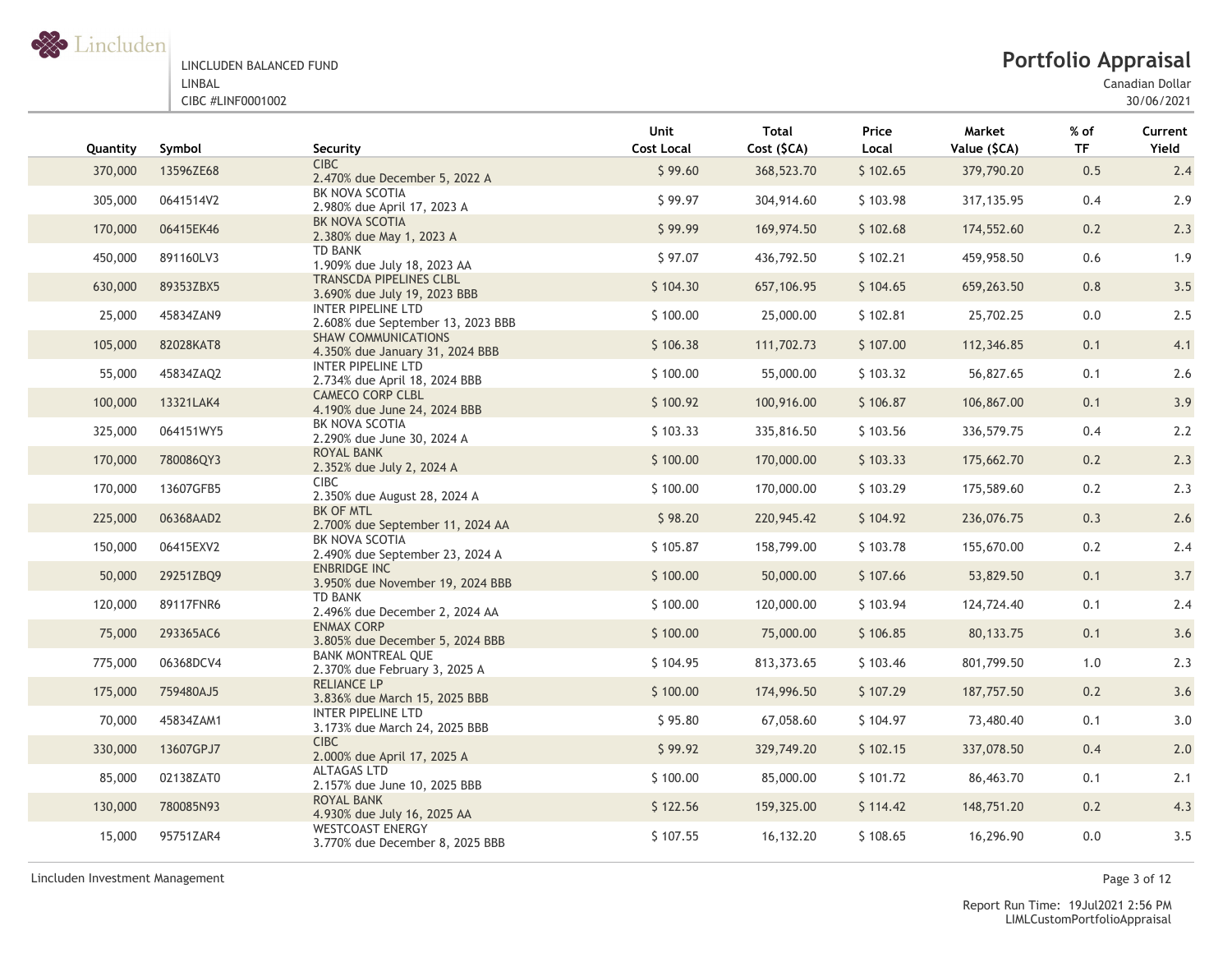

## **Portfolio Appraisal**

Canadian Dollar

30/06/2021

| Quantity | Symbol    | Security                                                        | Unit<br><b>Cost Local</b> | <b>Total</b><br>Cost (\$CA) | Price<br>Local | Market<br>Value (\$CA) | $%$ of<br><b>TF</b> | Current<br>Yield |
|----------|-----------|-----------------------------------------------------------------|---------------------------|-----------------------------|----------------|------------------------|---------------------|------------------|
| 115,000  | 13607GRU0 | CIBC<br>1.100% due January 19, 2026 A                           | \$100.08                  | 115,092.00                  | \$97.74        | 112,397.55             | 0.1                 | 1.1              |
| 215,000  | 89117FPG8 | TD BANK CLBL<br>3.060% due January 26, 2026 A                   | \$99.96                   | 214,922.60                  | \$105.47       | 226,764.80             | 0.3                 | 2.9              |
| 500,000  | 44810ZBR0 | <b>HYDRO ONE</b><br>2.770% due February 24, 2026 A              | \$105.22                  | 526,085.00                  | \$105.51       | 527,545.00             | 0.6                 | 2.6              |
| 115,000  | 759480AK2 | RELIANCE LP<br>3.750% due March 15, 2026 BBB                    | \$99.68                   | 114,627.40                  | \$107.30       | 123,390.40             | 0.1                 | 3.5              |
| 60,000   | 02138ZAP8 | <b>ALTAGAS LTD</b><br>4.120% due April 7, 2026 BBB              | \$99.94                   | 59,965.80                   | \$109.36       | 65,613.00              | 0.1                 | 3.8              |
| 55,000   | 766910BG7 | RIOCAN REAL ESTATE INVT TR UNIT<br>1.974% due June 15, 2026 BBB | \$100.00                  | 55,000.00                   | \$99.00        | 54,452.20              | 0.1                 | 2.0              |
| 400,000  | 63306AGJ9 | NATIONAL BANK<br>1.573% due August 18, 2026 A                   | \$99.84                   | 399,344.00                  | \$100.16       | 400,652.00             | 0.5                 | 1.6              |
| 40,000   | 45834ZAP4 | INTER PIPELINE LTD<br>3.484% due December 16, 2026 BBB          | \$100.42                  | 40,168.64                   | \$106.18       | 42,472.80              | 0.1                 | 3.3              |
| 125,000  | 95751DAP7 | <b>WESTCOAST ENERGY INC</b><br>7.300% due December 18, 2026 BBB | \$97.89                   | 122,360.00                  | \$125.42       | 156,775.00             | 0.2                 | 5.8              |
| 255,000  | 780086RQ9 | <b>ROYAL BANK</b><br>2.328% due January 28, 2027 A              | \$100.00                  | 255,000.00                  | \$102.86       | 262,298.10             | 0.3                 | 2.3              |
| 75,000   | 37252BAD4 | Genworth MI Canada Inc<br>2.955% due March 1, 2027 BBB          | \$100.00                  | 74,999.25                   | \$102.31       | 76,733.25              | 0.1                 | 2.9              |
| 180,000  | 89353ZCF3 | <b>TRANSCDA PIPELINES</b><br>3.800% due April 5, 2027 BBB       | \$99.84                   | 179,713.80                  | \$108.70       | 195,658.20             | 0.2                 | 3.5              |
| 365,000  | 35085ZBN5 | <b>ETR 407</b><br>2.430% due May 4, 2027 A                      | \$105.20                  | 383,965.95                  | \$103.75       | 378,698.45             | 0.5                 | 2.3              |
| 40,000   | 86682ZAM8 | SUN LIFE FINANCIAL INC.<br>2.580% due May 10, 2027 A            | \$99.96                   | 39,984.80                   | \$103.24       | 41,297.60              | 0.0                 | 2.5              |
| 135,000  | 014443AG0 | <b>ALECTRA INC</b><br>2.488% due May 17, 2027 A                 | \$100.00                  | 135,000.00                  | \$104.16       | 140,620.05             | 0.2                 | 2.4              |
| 90,000   | 45834ZAR0 | <b>INTER PIPELINE LTD</b><br>4.232% due June 1, 2027 BBB        | \$100.00                  | 90,000.00                   | \$109.75       | 98,771.40              | 0.1                 | 3.9              |
| 95,000   | 663307AL0 | NORTH WEST REDWATER PART<br>2.800% due June 1, 2027 BBB         | \$99.06                   | 94,109.85                   | \$103.97       | 98,772.45              | 0.1                 | 2.7              |
| 95       | 6633079J7 | NORTH WEST REDWATER PART<br>2.800% due June 1, 2027 BBB         | \$0.00                    | 0.00                        | \$0.00         | 0.00                   | 0.0                 | 0.0              |
| 175,000  | 02138ZAQ6 | <b>ALTAGAS LTD</b><br>3.980% due October 4, 2027 BBB            | \$100.39                  | 175,679.75                  | \$109.44       | 191,523.50             | 0.2                 | 3.6              |
| 60,000   | 759480AL0 | <b>RELIANCE LP</b><br>2.680% due December 1, 2027 BBB           | \$99.98                   | 59,989.20                   | \$101.54       | 60,922.80              | 0.1                 | 2.6              |
| 30,000   | 391906AC8 | <b>GTAA</b><br>6.450% due December 3, 2027 A                    | \$134.29                  | 40,285.80                   | \$126.23       | 37,867.50              | 0.0                 | 5.1              |
| 205,000  | 59162NAF6 | METRO INC.<br>3.390% due December 6, 2027 BBB                   | \$99.94                   | 204,879.05                  | \$107.83       | 221,057.65             | 0.3                 | 3.1              |
| 65,000   | 39138CAH9 | <b>GREAT-WEST LIFECO</b><br>3.337% due February 28, 2028 A      | \$100.00                  | 65,000.00                   | \$108.59       | 70,584.15              | 0.1                 | 3.1              |
| 540,000  | 70632ZAK7 | PEMBINA PIPELINE<br>4.020% due March 27, 2028 BBB               | \$100.42                  | 542,274.45                  | \$109.54       | 591,489.00             | 0.7                 | 3.7              |

Lincluden Investment Management Page 4 of 12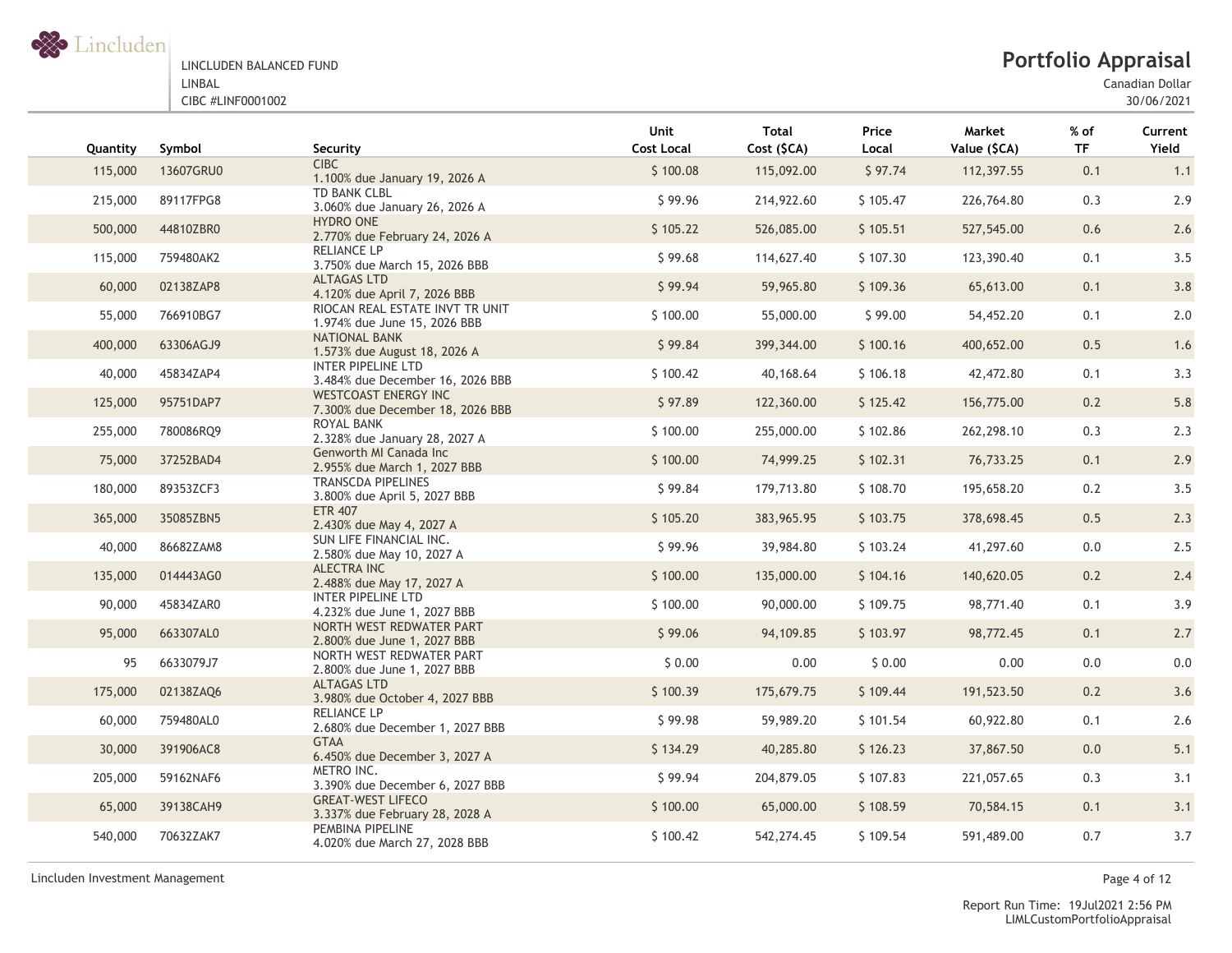

## **Portfolio Appraisal**

Canadian Dollar

| Quantity | Symbol    | Security                                                      | Unit<br><b>Cost Local</b> | <b>Total</b><br>Cost (\$CA) | Price<br>Local | Market<br>Value (\$CA) | $%$ of<br><b>TF</b> | Current<br>Yield |
|----------|-----------|---------------------------------------------------------------|---------------------------|-----------------------------|----------------|------------------------|---------------------|------------------|
| 40,000   | 124900AC5 | <b>CCL INDUSTRIES</b><br>3.864% due April 13, 2028 BBB        | \$100.00                  | 40,000.00                   | \$108.76       | 43,502.40              | 0.1                 | 3.6              |
| 120,000  | 391906AH7 | <b>GTAA</b><br>1.540% due May 3, 2028 A                       | \$100.96                  | 121,152.00                  | \$97.86        | 117,435.60             | 0.1                 | 1.6              |
| 30,000   | 07813ZCJ1 | <b>BELL CANADA</b><br>2.200% due May 29, 2028 BBB             | \$99.88                   | 29,963.10                   | \$100.05       | 30,015.90              | 0.0                 | 2.2              |
| 80,000   | 02138ZAW3 | <b>ALTAGAS LTD</b><br>2.075% due May 30, 2028 BBB             | \$100.00                  | 80,000.00                   | \$97.90        | 78,318.40              | 0.1                 | 2.1              |
| 60,000   | 293365AD4 | <b>ENMAX CORP</b><br>3.836% due June 5, 2028 BBB              | \$100.00                  | 60,000.00                   | \$108.05       | 64,827.60              | 0.1                 | 3.6              |
| 60,000   | 49327ZAA3 | <b>KEYERA CORP</b><br>3.934% due June 21, 2028 BBB            | \$100.00                  | 60,000.00                   | \$108.47       | 65,084.40              | 0.1                 | 3.6              |
| 130,000  | 136375CR1 | <b>CNR</b><br>3.200% due July 31, 2028 A                      | \$99.54                   | 129,404.60                  | \$107.29       | 139,471.80             | 0.2                 | 3.0              |
| 50,000   | 136375CS9 | <b>CNR</b><br>3.000% due February 8, 2029 A                   | \$99.54                   | 49,769.00                   | \$105.94       | 52,970.50              | 0.1                 | 2.8              |
| 160,000  | 775109BJ9 | ROGERS COMMUNICATIONS INC<br>3.250% due May 1, 2029 BBB       | \$106.52                  | 170,432.60                  | \$104.78       | 167,643.20             | 0.2                 | 3.1              |
| 225,000  | 17039AAP1 | <b>CHOICE PROPERTIES REIT</b><br>3.532% due June 11, 2029 BBB | \$101.23                  | 227,776.75                  | \$106.80       | 240,288.75             | 0.3                 | 3.3              |
| 55,000   | 29251ZBS5 | ENBRIDGE INC<br>2.990% due October 3, 2029 BBB                | \$99.93                   | 54,962.05                   | \$103.28       | 56,803.45              | 0.1                 | 2.9              |
| 115,000  | 82028KAZ4 | SHAW COMMUNICATIONS INC<br>3.300% due December 10, 2029 BBB   | \$99.53                   | 114,456.05                  | \$104.56       | 120,244.00             | 0.1                 | 3.2              |
| 50,000   | 70632ZAQ4 | PEMBINA PIPELINE<br>3.310% due February 1, 2030 BBB           | \$99.92                   | 49,962.00                   | \$104.02       | 52,010.50              | 0.1                 | 3.2              |
| 30,000   | 539481AN1 | LOBLAW COS LTD<br>2.284% due May 7, 2030 BBB                  | \$100.00                  | 30,000.00                   | \$98.52        | 29,556.30              | 0.0                 | 2.3              |
| 250,000  | 07813ZCE2 | <b>BELL CANADA</b><br>2.500% due May 14, 2030 BBB             | \$99.82                   | 249,560.00                  | \$99.09        | 247,732.50             | 0.3                 | 2.5              |
| 150,000  | 39138CAK2 | <b>GREAT-WEST LIFECO</b><br>2.379% due May 14, 2030 A         | \$100.00                  | 150,000.00                  | \$101.12       | 151,681.50             | 0.2                 | 2.4              |
| 80,000   | 628957AG7 | <b>NAV CANADA</b><br>2.063% due May 29, 2030 AA               | \$100.00                  | 80,000.00                   | \$99.76        | 79,807.20              | 0.1                 | 2.1              |
| 65,000   | 87971MBS1 | <b>TELUS CORP</b><br>2.050% due October 7, 2030 BBB           | \$100.31                  | 65,198.25                   | \$94.95        | 61,719.45              | 0.1                 | 2.2              |
| 70,000   | 29250NAX3 | <b>ENBRIDGE INC</b><br>6.625% due April 12, 2078 BBB          | \$108.42                  | 75,894.00                   | \$113.61       | 79,524.90              | 0.1                 | 5.8              |
| 200,000  | 780086SV7 | ROYAL BANL CALLB<br>4.000% due February 24, 2081 BBB          | \$100.00                  | 200,000.00                  | \$103.88       | 207,766.00             | 0.2                 | 3.9              |
| 145,000  | 56501RAL0 | MANULIFE FINANCIAL CORP.<br>3.375% due June 19, 2081 BBB      | \$100.00                  | 145,000.00                  | \$99.47        | 144,235.71             | 0.2                 | 3.4              |
| 70,000   | 866796AF2 | SUN LIFE FINANCIAL CLBL<br>3.600% due June 30, 2081 A         | \$100.00                  | 70,000.00                   | \$100.40       | 70,277.69              | 0.1                 | 3.6              |
|          |           | Accrued Interest                                              |                           |                             |                | 88,222.86              | 0.1                 |                  |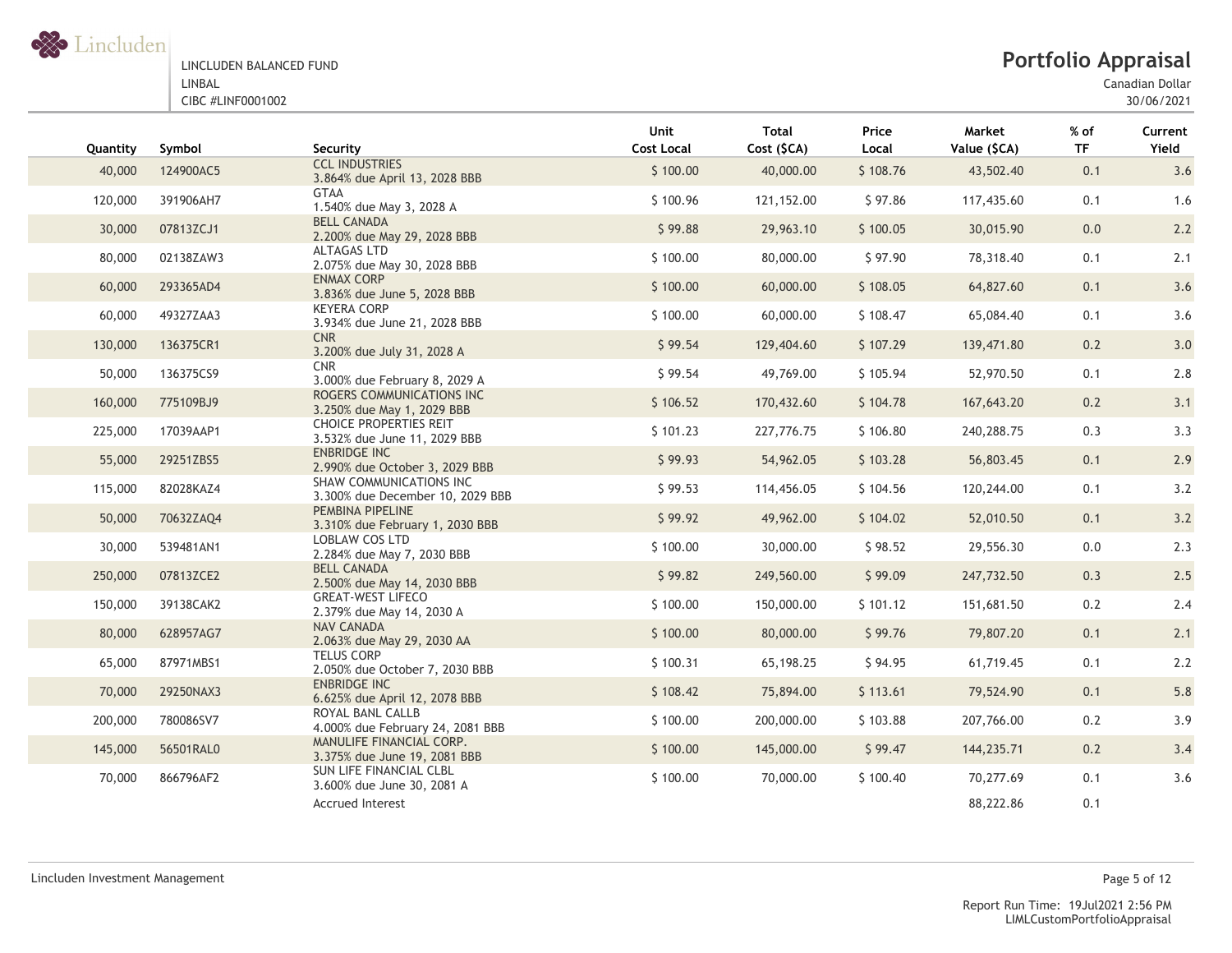LINCLUDEN BALANCED FUND LINBAL

CIBC #LINF0001002

Canadian Dollar

30/06/2021

| Quantity                         | Symbol       | Security                               | Unit<br><b>Cost Local</b> | <b>Total</b><br>Cost (\$CA) | Price<br>Local | Market<br>Value (\$CA) | % of<br><b>TF</b> | Current<br>Yield |
|----------------------------------|--------------|----------------------------------------|---------------------------|-----------------------------|----------------|------------------------|-------------------|------------------|
|                                  |              | <b>Canadian Pay Corporate Total</b>    |                           | 12,360,759.58               |                | 12,789,255.50          | 15.3              | 2.8              |
|                                  |              |                                        |                           |                             |                |                        |                   |                  |
|                                  |              | <b>Canadian Pay Bonds Total</b>        |                           | 29,501,740.96               |                | 29,796,015.77          | 35.6              | 2.4              |
|                                  |              |                                        |                           |                             |                |                        |                   |                  |
|                                  |              | <b>Fixed Income Total</b>              |                           | 29,501,740.96               |                | 29,796,015.77          | 35.6              | 2.4              |
| Equity<br><b>Canadian Equity</b> |              |                                        |                           |                             |                |                        |                   |                  |
| <b>Energy</b>                    |              |                                        |                           |                             |                |                        |                   |                  |
| 10,495                           | CNQ          | CANADIAN NAT RES LTD COM               | \$19.26                   | 202, 105.74                 | \$45.00        | 472,275.00             | 0.6               | 4.2              |
| 165,093                          | CVE          | CENOVUS ENERGY INC.                    | \$10.95                   | 1,807,708.59                | \$11.86        | 1,958,002.98           | 2.3               | 0.6              |
| 6,730                            | CA15135U1176 | <b>CENOVUS Warrant</b>                 | \$0.00                    | 0.00                        | \$6.70         | 45,091.00              | 0.1               | 0.0              |
| 182,652                          | CMG          | COMPUTER MODELLING GROUP               | \$7.57                    | 1,382,818.68                | \$5.11         | 933, 351. 72           | 1.1               | 3.9              |
| 101,365                          | ESI          | ENSIGN ENERGY SERVICES INC.            | \$5.95                    | 603,040.13                  | \$2.24         | 227,057.60             | 0.3               | 0.0              |
| 2,705                            | PSI          | <b>PASON SYSTEMS</b>                   | \$10.64                   | 28,794.48                   | \$8.93         | 24,155.65              | $0.0\,$           | 2.2              |
| 4,115                            | <b>PEY</b>   | PEYTO EXPLORATION & DEV CORP           | \$8.90                    | 36,616.73                   | \$8.35         | 34,360.25              | 0.0               | 0.5              |
| 35,230                           | SU           | SUNCOR ENERGY INC NEW COM              | \$24.41                   | 859,934.52                  | \$29.69        | 1,045,978.70           | 1.3               | 2.8              |
| 8,320                            | <b>TRP</b>   | <b>TC Energy</b>                       | \$53.59                   | 445,886.27                  | \$61.34        | 510,348.80             | 0.6               | 5.7              |
| 21,515                           | <b>VET</b>   | <b>VERMILION ENERGY INC COM</b>        | \$30.50                   | 656,218.56                  | \$10.86        | 233,652.90             | 0.3               | $0.0\,$          |
| 3,058                            | <b>WCP</b>   | WHITECAP RESOURCES INC                 | \$9.55                    | 29,203.87                   | \$6.16         | 18,837.28              | 0.0               | 3.2              |
|                                  |              | <b>Energy Total</b>                    |                           | 6,052,327.58                |                | 5,503,111.88           | 6.6               | 2.3              |
| <b>Materials</b>                 |              |                                        |                           |                             |                |                        |                   |                  |
| 8,235                            | CCL/B        | <b>CCL INDUSTRIES CL B</b>             | \$51.50                   | 424,116.48                  | \$68.27        | 562,203.45             | 0.7               | 1.2              |
| 1,225                            | <b>ITP</b>   | <b>INTERTAPE POLYMER</b>               | \$22.18                   | 27,172.08                   | \$28.74        | 35,206.50              | $0.0\,$           | 2.7              |
| 13,139                           | SJ           | <b>STELLA-JONES INC</b>                | \$37.13                   | 487,816.55                  | \$44.63        | 586,393.57             | 0.7               | 1.6              |
|                                  |              | <b>Materials Total</b>                 |                           | 939,105.10                  |                | 1,183,803.52           | 1.4               | 1.5              |
|                                  |              |                                        |                           |                             |                |                        |                   |                  |
| <b>Industrials</b>               |              |                                        |                           |                             |                |                        |                   |                  |
| 300                              | <b>BDGI</b>  | <b>BADGER INFRASTRUCTURE SOLUTIONS</b> | \$26.63                   | 7,987.78                    | \$37.62        | 11,286.00              | 0.0               | 1.7              |
| 101,386                          | <b>BDT</b>   | BIRD CONSTRUCTION INC.                 | \$7.16                    | 726,109.30                  | \$8.83         | 895,238.38             | 1.1               | 4.4              |
| 120                              | <b>BYD</b>   | <b>BOYD GROUP SERVICES INC</b>         | \$149.56                  | 17,947.73                   | \$225.58       | 27,069.60              | 0.0               | 0.3              |
| 910                              | CGY          | <b>CALIAN GROUP LTD</b>                | \$35.09                   | 31,931.99                   | \$60.11        | 54,700.10              | 0.1               | 1.9              |
| 10,365                           | <b>CNR</b>   | CANADIAN NATL RY CO COM                | \$92.65                   | 960, 366. 92                | \$130.79       | 1,355,638.35           | 1.6               | 1.9              |

Lincluden Investment Management Page 6 of 12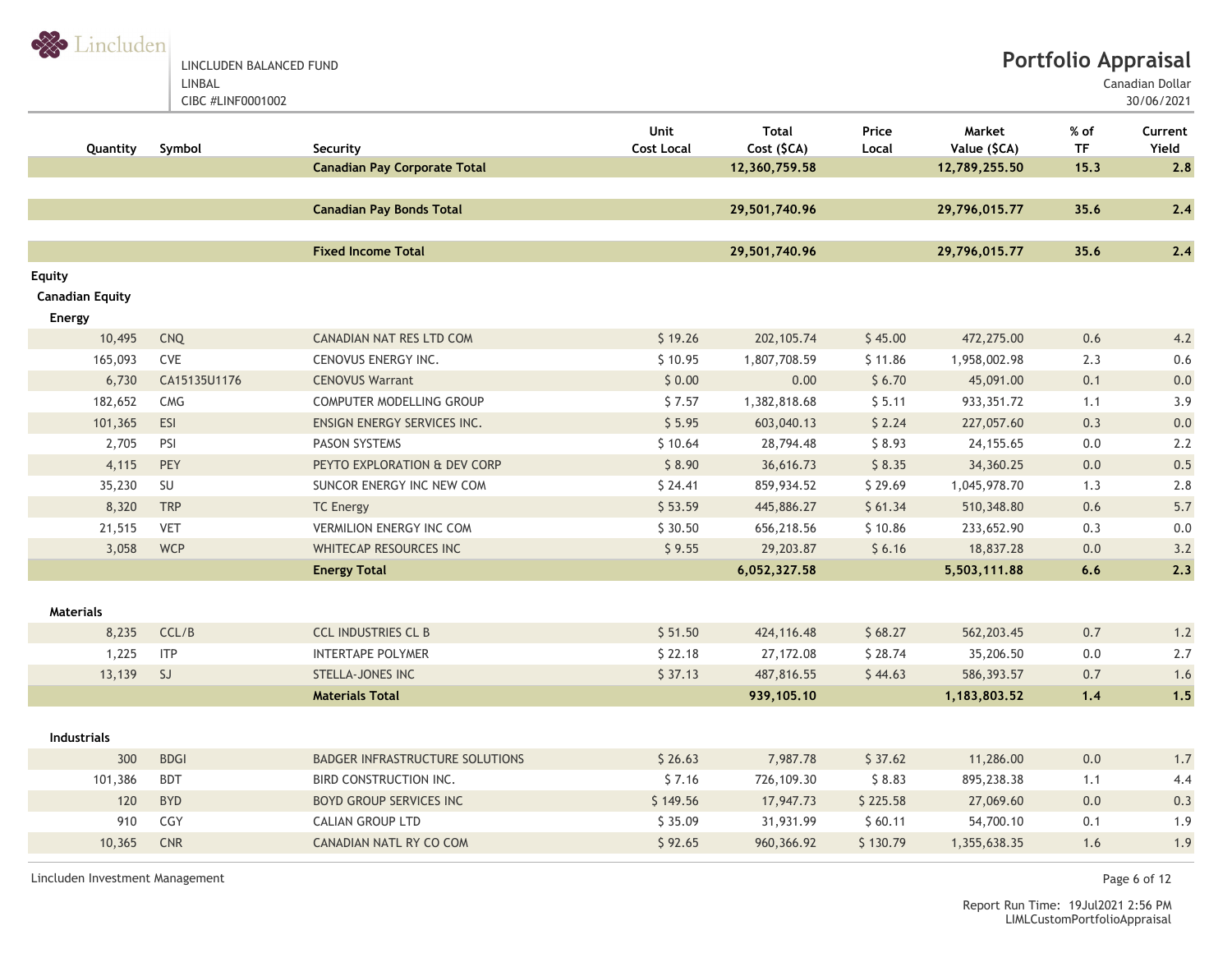

Canadian Dollar

| Quantity                      | Symbol      | Security                                 | Unit<br><b>Cost Local</b> | <b>Total</b><br>Cost (\$CA) | Price<br>Local | Market<br>Value (\$CA) | % of<br>TF | Current<br>Yield |
|-------------------------------|-------------|------------------------------------------|---------------------------|-----------------------------|----------------|------------------------|------------|------------------|
| 2,870                         | <b>XTC</b>  | <b>EXCO TECHNOLOGIES</b>                 | \$10.13                   | 29,081.25                   | \$10.42        | 29,905.40              | 0.0        | 3.8              |
| 14,315                        | FTT         | FINNING INT'L INC.                       | \$19.59                   | 280,438.32                  | \$32.45        | 464,521.75             | 0.6        | 2.5              |
| 930                           | <b>RCH</b>  | RICHELIEU HARDWARE LTD                   | \$25.83                   | 24,018.83                   | \$40.12        | 37,311.60              | 0.0        | 0.7              |
| 395                           | <b>RUS</b>  | RUSSEL METALS INC.                       | \$26.48                   | 10,458.44                   | \$33.87        | 13,378.65              | 0.0        | 4.5              |
|                               |             | <b>Industrials Total</b>                 |                           | 2,088,340.56                |                | 2,889,049.83           | 3.5        | 2.8              |
| <b>Consumer Discretionary</b> |             |                                          |                           |                             |                |                        |            |                  |
| 16,870                        | GIL         | <b>GILDAN ACTIVEWEAR INC COM</b>         | \$27.69                   | 467, 151.44                 | \$45.74        | 771,633.80             | 0.9        | 1.6              |
| 2,310                         | MG          | MAGNA INTL INC COM                       | \$39.26                   | 90,691.67                   | \$114.77       | 265,118.70             | 0.3        | 1.8              |
| 3,990                         | <b>MRE</b>  | MARTINREA INTL INC.                      | \$8.81                    | 35,160.91                   | \$13.07        | 52,149.30              | 0.1        | 1.5              |
| 22,470                        | <b>MTY</b>  | MTY FOOD GROUP INC                       | \$36.15                   | 812,345.50                  | \$54.57        | 1,226,187.90           | 1.5        | 0.0              |
| 3,410                         | PZA         | PIZZA PIZZA ROYALTY CORP                 | \$14.63                   | 49,899.78                   | \$10.83        | 36,930.30              | 0.0        | 6.1              |
| 5,270                         | QSR         | RESTAURANT BRANDS INTL INC COM           | \$57.68                   | 303,994.62                  | \$79.87        | 420,914.90             | 0.5        | 3.3              |
|                               |             | <b>Consumer Discretionary Total</b>      |                           | 1,759,243.93                |                | 2,772,934.90           | 3,3        | $1.2$            |
|                               |             |                                          |                           |                             |                |                        |            |                  |
| <b>Consumer Staples</b>       |             |                                          |                           |                             |                |                        |            |                  |
| 34,350                        | ATD/B       | ALIMENTATION COUCHE TARD B               | \$42.11                   | 1,446,376.65                | \$45.55        | 1,564,642.50           | 1.9        | $0.8\,$          |
| 17,948                        | <b>NWC</b>  | NORTH WEST CO INC COM                    | \$25.65                   | 460, 362.52                 | \$35.19        | 631,590.12             | 0.8        | 4.1              |
|                               |             | <b>Consumer Staples Total</b>            |                           | 1,906,739.17                |                | 2,196,232.62           | 2.6        | $1.7$            |
| <b>Financials</b>             |             |                                          |                           |                             |                |                        |            |                  |
| 9,270                         | <b>BNS</b>  | <b>BANK N S HALIFAX COM</b>              | \$61.63                   | 571,265.64                  | \$80.62        | 747, 347.40            | 0.9        | 4.5              |
| 10,667                        | BAM-A       | BROOKFIELD ASSET MGMT INC CL A LTD VT SH | \$42.14                   | 449,462.94                  | \$63.24        | 674,581.08             | 0.8        | 1.0              |
| 73                            | <b>BAMR</b> | BROOKFIELD ASSET MGMT INC EXCHANGEABLE   | \$46.51                   | 3,395.33                    | \$65.50        | 4,781.50               | 0.0        | 1.0              |
| 955                           | BBU-U       | BROOKFIELD BUSINESS PARTNERS LTD         | \$48.59                   | 46,407.15                   | \$57.30        | 54,721.50              | 0.1        | 0.5              |
| 1,860                         | <b>CWB</b>  | CANADIAN WESTERN BANK                    | \$24.24                   | 45,078.38                   | \$34.80        | 64,728.00              | 0.1        | 3.3              |
| 8,315                         | <b>CM</b>   | CDN IMPERIAL BK COMM TORONTO O COM       | \$90.26                   | 750,484.21                  | \$141.11       | 1,173,329.65           | 1.4        | 4.1              |
| 22,260                        | HCG         | <b>HOME CAPITAL GROUP</b>                | \$24.66                   | 548,926.10                  | \$37.20        | 828,072.00             | 1.0        | 0.0              |
| 795                           | LB          | LAURENTIAN BANK OF CANADA                | \$46.19                   | 36,718.89                   | \$43.69        | 34,733.55              | 0.0        | 3.7              |
| 3,985                         | <b>ONEX</b> | <b>ONEX CORPORATION</b>                  | \$52.78                   | 210,317.92                  | \$90.01        | 358,689.85             | 0.4        | 0.4              |
| 20,985                        | POW         | POWER CORP CDA SUB VTG                   | \$21.27                   | 446,329.14                  | \$39.18        | 822, 192.30            | 1.0        | 4.6              |
| 9,680                         | <b>RY</b>   | ROYAL BK CDA MONTREAL QUE COM            | \$70.87                   | 685,998.27                  | \$125.59       | 1,215,711.20           | 1.5        | 3.4              |
| 16,725                        | <b>TD</b>   | TORONTO DOMINION BK ONT COM NEW          | \$55.34                   | 925,499.64                  | \$86.87        | 1,452,900.75           | 1.7        | 3.6              |

Lincluden Investment Management Page 7 of 12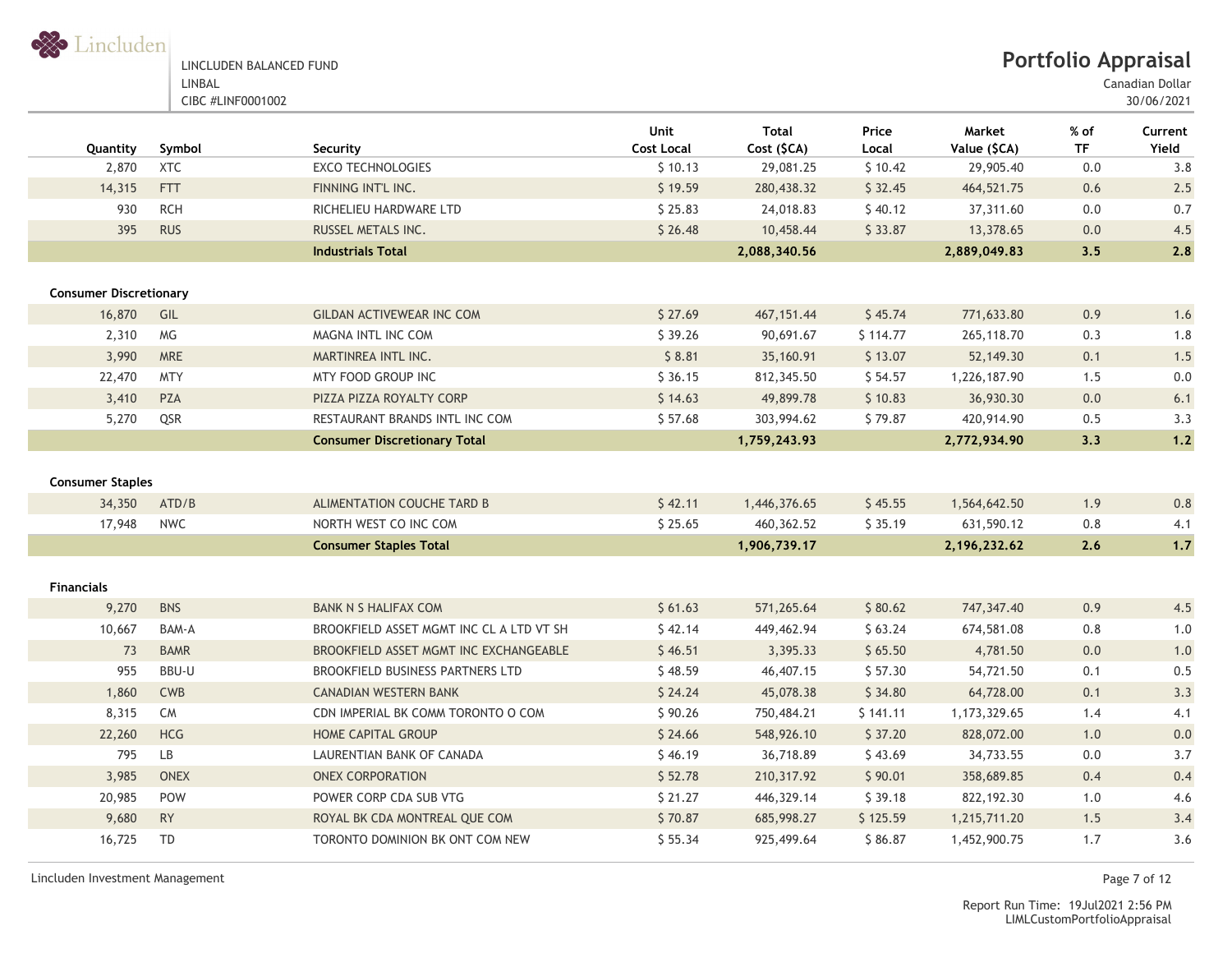LINCLUDEN BALANCED FUND LINBAL CIBC #LINF0001002

Canadian Dollar

| Quantity                      | Symbol      | Security                                  | Unit<br><b>Cost Local</b> | <b>Total</b><br>Cost (\$CA) | Price<br>Local    | Market<br>Value (\$CA) | $%$ of<br><b>TF</b> | Current<br>Yield |
|-------------------------------|-------------|-------------------------------------------|---------------------------|-----------------------------|-------------------|------------------------|---------------------|------------------|
| 3,125                         | <b>TCN</b>  | TRICON RESIDENTIAL INC                    | \$11.15                   | 34,838.92                   | \$14.26           | 44,562.50              | 0.1                 | 2.0              |
|                               |             | <b>Financials Total</b>                   |                           | 4,754,722.52                |                   | 7,476,351.28           | 8.9                 | 3.0              |
|                               |             |                                           |                           |                             |                   |                        |                     |                  |
| <b>Information Technology</b> |             |                                           |                           |                             |                   |                        |                     |                  |
| 9,190                         | GIB/A       | CGI INC CL A SV                           | \$57.30                   | 526,548.58                  | \$112.39          | 1,032,864.10           | 1.2                 |                  |
| 623                           | CSU         | <b>CONSTELLATION SOFTWARE INC</b>         | \$593.88                  | 369,989.93                  | \$1,877.41        | 1,169,626.43           | 1.4                 | 0.3              |
| 790                           | <b>DND</b>  | DYE & DURHAM LTD                          | \$42.65                   | 33,696.74                   | \$47.63           | 37,627.70              | 0.0                 | 0.2              |
| 900                           | <b>ENGH</b> | <b>ENGHOUSE SYSTEMS LTD</b>               | \$48.11                   | 43,301.79                   | \$55.19           | 49,671.00              | 0.1                 | 1.2              |
| 22,233                        | <b>TOI</b>  | Topicus.com                               | \$62.64                   | 1,392,590.20                | \$90.05           | 2,002,081.65           | 2.4                 | 5.7              |
|                               |             | <b>Information Technology Total</b>       |                           | 2,366,127.24                |                   | 4,291,870.88           | 5.1                 | 2.7              |
|                               |             |                                           |                           |                             |                   |                        |                     |                  |
| <b>Communication Services</b> |             |                                           |                           |                             |                   |                        |                     |                  |
| 8,055                         | RCI.B       | ROGERS COMMUNICATIONS INC CL B            | \$55.39                   | 446, 194. 65                | \$65.90           | 530,824.50             | 0.6                 | 3.0              |
|                               |             | <b>Communication Services Total</b>       |                           | 446, 194.65                 |                   | 530,824.50             | 0.6                 | 3,0              |
|                               |             |                                           |                           |                             |                   |                        |                     |                  |
| <b>Real Estate</b>            |             |                                           |                           |                             |                   |                        |                     |                  |
| 810                           | <b>ISV</b>  | <b>INFORMATION SERVICES CORP</b>          | \$30.02                   | 24,312.78                   | \$30.50           | 24,705.00              | 0.0                 | 0.0              |
| 3,345                         | $IIP-U$     | INTERRENT REAL ESTATE INVT TR TR UNIT NEW | \$12.91                   | 43, 197. 97                 | \$16.86           | 56,396.70              | 0.1                 | 1.9              |
|                               |             | <b>Real Estate Total</b>                  |                           | 67,510.75                   |                   | 81,101.70              | 0.1                 | 1.3              |
|                               |             |                                           |                           |                             |                   |                        |                     |                  |
|                               |             | <b>Canadian Equity Total</b>              |                           | 20,380,311.50               |                   | 26,925,281.11          | 32.2                | 2.4              |
|                               |             |                                           |                           |                             |                   |                        |                     |                  |
| <b>Foreign Equity</b>         |             |                                           |                           |                             |                   |                        |                     |                  |
| <b>US Equity</b><br>Energy    |             |                                           |                           |                             |                   |                        |                     |                  |
| 2,810                         | EOG         | EOG RESOURCES INC.                        | <b>SUS 98.68</b>          | 370, 162.35                 | <b>\$US 83.44</b> | 290,644.55             | 0.3                 | 2.0              |
|                               |             | <b>Energy Total</b>                       |                           | 370, 162.35                 |                   | 290,644.55             | 0.3                 | 2.0              |
|                               |             |                                           |                           |                             |                   |                        |                     |                  |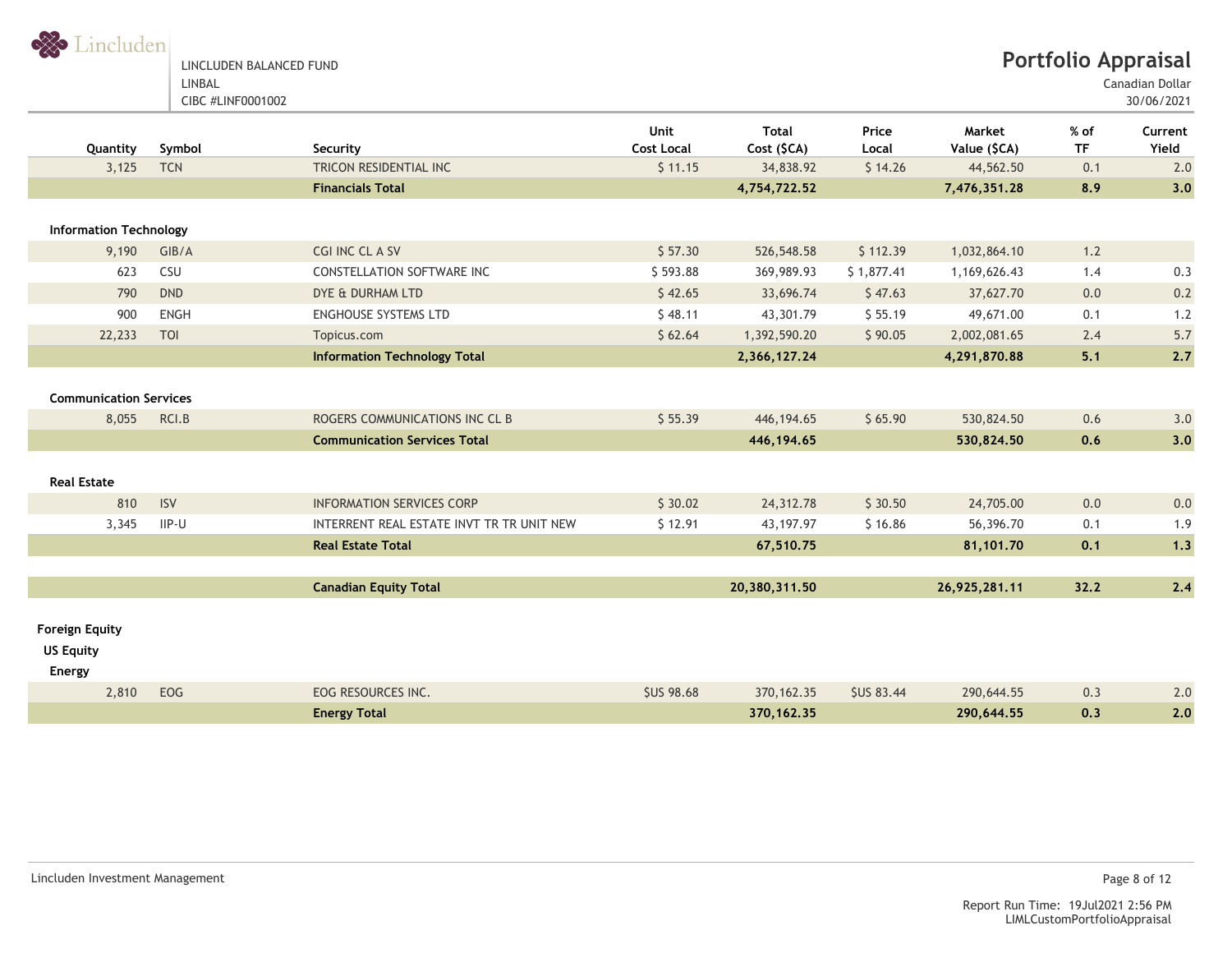

**Portfolio Appraisal**

Canadian Dollar

30/06/2021

| Quantity                      | Symbol      | Security                            | <b>Unit</b><br><b>Cost Local</b> | <b>Total</b><br>Cost (\$CA) | Price<br>Local     | Market<br>Value (\$CA) | % of<br>TF | Current<br>Yield |
|-------------------------------|-------------|-------------------------------------|----------------------------------|-----------------------------|--------------------|------------------------|------------|------------------|
| <b>Consumer Discretionary</b> |             |                                     |                                  |                             |                    |                        |            |                  |
| 13,950                        | <b>CCL</b>  | <b>CARNIVAL CORP</b>                | <b>SUS 24.69</b>                 | 466,111.13                  | <b>\$US 26.36</b>  | 455,828.19             | 0.5        | 0.0              |
| 1,625                         | <b>DIS</b>  | DISNEY WALT CO COM DISNEY           | <b>\$US 98.50</b>                | 225,856.41                  | <b>\$US 175.77</b> | 354,062.30             | 0.4        | 0.0              |
| 1,150                         | DG          | DOLLAR GENERAL CORP                 | <b>\$US 109.76</b>               | 165,617.62                  | <b>\$US 216.39</b> | 308,472.60             | 0.4        | 0.8              |
| 5,295                         | <b>DLTR</b> | DOLLAR TREE INC COM                 | <b>\$US 89.55</b>                | 630,536.86                  | <b>\$US 99.50</b>  | 653,086.36             | 0.8        | $0.0\,$          |
| 1,400                         | LOW         | LOWES COS INC COM                   | <b>\$US 90.38</b>                | 167,825.04                  | <b>\$US 193.97</b> | 336,623.30             | 0.4        | 1.6              |
| 2,700                         | TJX US      | TJX COMPANIES INC.                  | <b>\$US 41.80</b>                | 156,259.21                  | <b>\$US 67.42</b>  | 225,649.35             | 0.3        | 1.5              |
| 1,160                         | <b>TSCO</b> | <b>TRACTOR SUPPLY CO COM</b>        | <b>\$US 78.59</b>                | 126,439.44                  | <b>\$US 186.06</b> | 267,542.37             | 0.3        | 1.1              |
|                               |             | <b>Consumer Discretionary Total</b> |                                  | 1,938,645.70                |                    | 2,601,264.47           | 3.1        | 0.6              |
| <b>Consumer Staples</b>       |             |                                     |                                  |                             |                    |                        |            |                  |
| 10,815                        | KR          | <b>KROGER CO COM</b>                | <b>SUS 27.02</b>                 | 381,108.72                  | <b>\$US 38.31</b>  | 513,594.36             | 0.6        | 2.2              |
| 11,021                        | <b>WBA</b>  | <b>WALGREENS BOOTS ALLIANCE</b>     | <b>\$US 57.42</b>                | 828,614.81                  | <b>\$US 52.61</b>  | 718,738.44             | 0.9        | 3.6              |
| 4,513                         | <b>WMT</b>  | WALMART INC.                        | <b>\$US 109.16</b>               | 629,753.71                  | <b>\$US 141.02</b> | 788,910.27             | 0.9        | 1.6              |
|                               |             | <b>Consumer Staples Total</b>       |                                  | 1,839,477.23                |                    | 2,021,243.07           | 2.4        | 2.4              |
| <b>Health Care</b>            |             |                                     |                                  |                             |                    |                        |            |                  |
| 8,905                         | <b>CNC</b>  | <b>CENTENE CORP DEL COM</b>         | <b>SUS 55.32</b>                 | 657, 164.81                 | <b>\$US 72.93</b>  | 805,047.87             | 1.0        | 0.0              |
| 1,767                         | JNJ         | JOHNSON & JOHNSON COM               | <b>\$US 102.91</b>               | 235,803.14                  | <b>\$US 164.74</b> | 360,842.08             | 0.4        | 2.6              |
| 16,401                        | <b>PFE</b>  | PFIZER INC COM                      | <b>SUS 32.91</b>                 | 690,434.14                  | <b>\$US 39.16</b>  | 796, 149. 41           | 1.0        | 4.0              |
|                               |             | <b>Health Care Total</b>            |                                  | 1,583,402.10                |                    | 1,962,039.37           | 2.3        | 2.1              |
| <b>Financials</b>             |             |                                     |                                  |                             |                    |                        |            |                  |
| 11,693                        | <b>BAC</b>  | BANK OF AMERICA CORPORATION COM     | <b>\$US 20.33</b>                | 311,090.59                  | <b>\$US 41.23</b>  | 597,614.12             | 0.7        | 1.7              |
| 4,554                         | C           | CITIGROUP INC                       | <b>\$US 56.71</b>                | 336,602.77                  | <b>\$US 70.75</b>  | 399, 393.54            | 0.5        | 2.9              |
| 4,888                         | <b>MS</b>   | <b>MORGAN STANLEY COM</b>           | <b>\$US 30.61</b>                | 190,904.50                  | <b>\$US 91.69</b>  | 555,564.82             | 0.7        | 1.5              |
| 23,527                        | <b>WFC</b>  | WELLS FARGO & CO                    | <b>\$US 35.49</b>                | 1,076,457.31                | <b>\$US 45.29</b>  | 1,320,840.70           | 1.6        | 0.9              |
|                               |             | <b>Financials Total</b>             |                                  | 1,915,055.16                |                    | 2,873,413.18           | 3,4        | 1.5              |
| <b>Information Technology</b> |             |                                     |                                  |                             |                    |                        |            |                  |
| 7,844                         | <b>CSCO</b> | <b>CISCO SYSTEMS INC.</b>           | <b>\$US 35.11</b>                | 362,642.08                  | <b>\$US 53.00</b>  | 515, 341.39            | 0.6        | 2.8              |
| 9,336                         | GLW         | CORNING INC                         | <b>\$US 24.44</b>                | 300,087.29                  | <b>\$US 40.90</b>  | 473,331.84             | 0.6        | 2.3              |
| 1,314                         | <b>MSFT</b> | MICROSOFT CORP COM                  | <b>\$US 47.63</b>                | 82,234.02                   | <b>\$US 270.90</b> | 441,251.24             | 0.5        | 0.8              |
|                               |             |                                     |                                  |                             |                    |                        |            |                  |

Lincluden Investment Management Page 9 of 12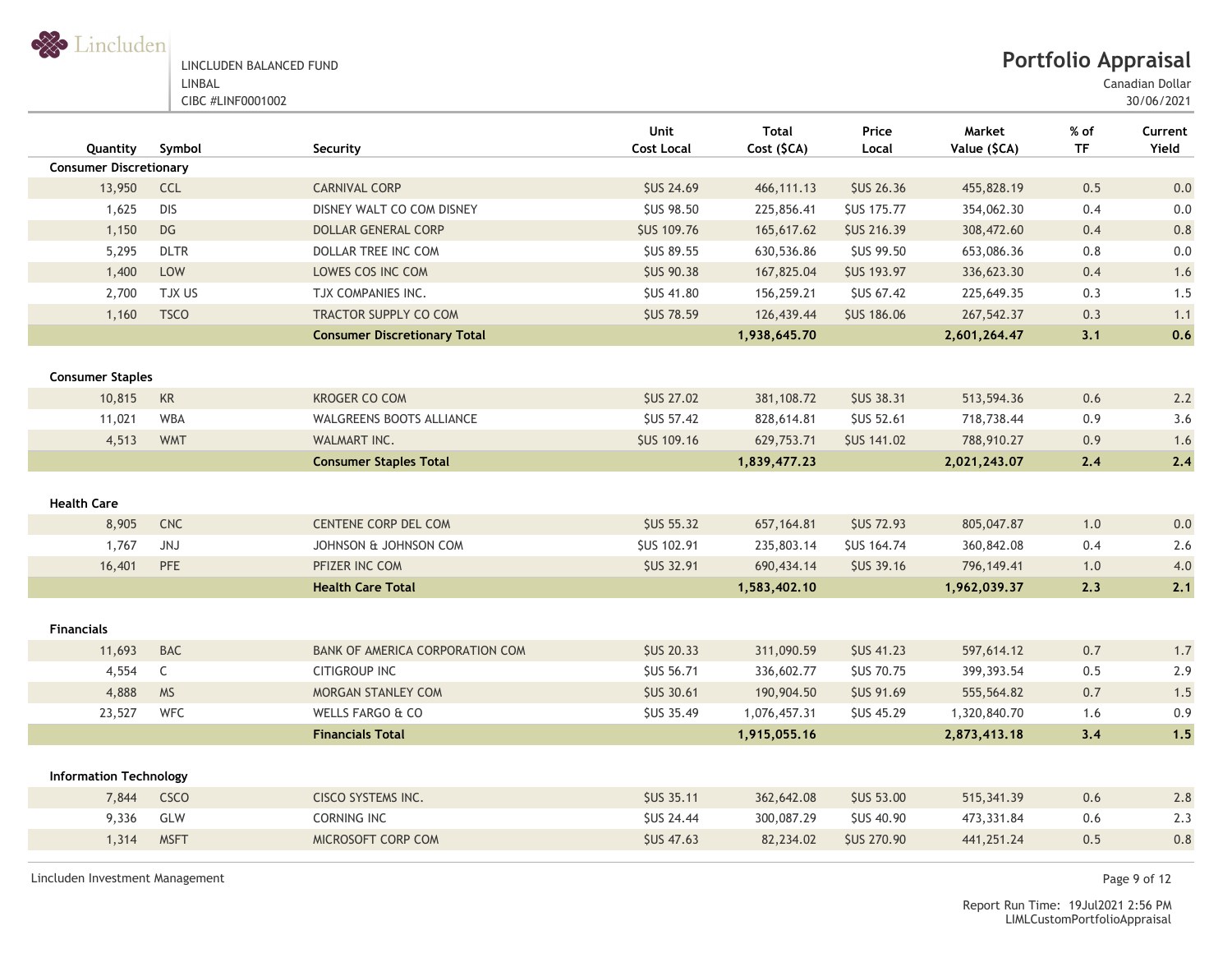LINCLUDEN BALANCED FUND LINBAL CIBC #LINF0001002

Canadian Dollar

| Quantity                              | Symbol         | Security                              | Unit<br><b>Cost Local</b> | <b>Total</b><br>Cost (\$CA) | Price<br>Local     | Market<br>Value (\$CA) | % of<br><b>TF</b> | Current<br>Yield |
|---------------------------------------|----------------|---------------------------------------|---------------------------|-----------------------------|--------------------|------------------------|-------------------|------------------|
| 8,583                                 | ORCL           | ORACLE CORP COM                       | <b>SUS 52.87</b>          | 576,412.77                  | <b>SUS 77.84</b>   | 828, 177.65            | 1.0               | 1.6              |
|                                       |                | <b>Information Technology Total</b>   |                           | 1,321,376.16                |                    | 2,258,102.12           | 2.7               | 1.9              |
|                                       |                |                                       |                           |                             |                    |                        |                   |                  |
| <b>Communication Services</b>         |                |                                       |                           |                             |                    |                        |                   |                  |
| 155                                   | <b>GOOGL</b>   | ALPHABET INC CAP STK CL A             | <b>\$US 1,140.26</b>      | 248,641.37                  | \$US 2,441.79      | 469,160.65             | 0.6               | 0.0              |
| 8,223                                 | VZ             | <b>VERIZON COMMUNICATIONS INC COM</b> | <b>\$US 50.45</b>         | 539,487.72                  | <b>\$US 56.03</b>  | 571,126.72             | $0.7\,$           | 4.5              |
|                                       |                | <b>Communication Services Total</b>   |                           | 788,129.09                  |                    | 1,040,287.37           | $1.2$             | 2.5              |
| <b>Real Estate</b>                    |                |                                       |                           |                             |                    |                        |                   |                  |
| 4,000                                 | <b>FRT</b>     | FEDERAL REALTY INVT TR                | <b>\$US 106.91</b>        | 555,126.25                  | <b>\$US 117.17</b> | 580, 975.73            | $0.7\,$           | 3.6              |
| 1,040                                 | SUI            | <b>SUN CMNTYS INC COM</b>             | <b>\$US 123.97</b>        | 181,900.07                  | <b>\$US 171.40</b> | 220,966.14             | 0.3               | 1.9              |
|                                       |                | <b>Real Estate Total</b>              |                           | 737,026.32                  |                    | 801,941.87             | 1.0               | 3.2              |
|                                       |                |                                       |                           |                             |                    |                        |                   |                  |
|                                       |                | <b>US Equity Total</b>                |                           | 10,493,274.11               |                    | 13,848,935.99          | 16.6              | 1.8              |
| <b>International Equity</b><br>Energy |                |                                       |                           |                             |                    |                        |                   |                  |
| 4,030                                 | RDS/A          | ROYAL DUTCH SHELL ADR 'A' SHS         | <b>\$US 50.19</b>         | 254,052.93                  | <b>\$US 40.40</b>  | 201,821.76             | 0.2               | 2.8              |
| 4,340                                 | <b>TTE</b>     | TOTAL ENERGIES SE                     | <b>\$US 48.72</b>         | 272,881.53                  | <b>\$US 45.26</b>  | 243,492.64             | 0.3               | 5.8              |
|                                       |                | <b>Energy Total</b>                   |                           | 526,934.45                  |                    | 445,314.40             | 0.5               | 4.4              |
| <b>Industrials</b>                    |                |                                       |                           |                             |                    |                        |                   |                  |
| 10,214                                | <b>BOKA NA</b> | <b>BOSKALIS WESTMINSTER</b>           | € 24.76                   | 387,448.22                  | € 27.06            | 406,254.65             | 0.5               | 1.8              |
| 8,305                                 | PRY IM         | PRYSMIAN SPA                          | € 20.31                   | 255,236.70                  | € 30.23            | 369,022.19             | 0.4               | 1.7              |
| 3,481                                 | <b>SIEGY</b>   | SIEMENS A G SPONSORED ADR             | <b>\$US 53.90</b>         | 241,926.30                  | <b>\$US 79.23</b>  | 341,881.65             | 0.4               | 2.0              |
| 4,610                                 | HO FP          | <b>THALES SA</b>                      | € 80.23                   | 547,038.66                  | € 86.04            | 583,010.03             | 0.7               | 2.0              |
| 2,920                                 | DG FP          | <b>VINCI SA</b>                       | € 56.01                   | 243, 263.86                 | € 89.99            | 386,235.16             | 0.5               | 2.3              |
|                                       |                | <b>Industrials Total</b>              |                           | 1,674,913.74                |                    | 2,086,403.69           | 2.5               | 2.0              |
|                                       |                |                                       |                           |                             |                    |                        |                   |                  |
| <b>Consumer Discretionary</b>         |                |                                       |                           |                             |                    |                        |                   |                  |
| 1,690                                 | BABA           | ALIBABA GROUP HOLDING-SP ADR          | <b>\$US 268.74</b>        | 576,886.00                  | <b>\$US 226.78</b> | 475,086.87             | 0.6               | 0.0              |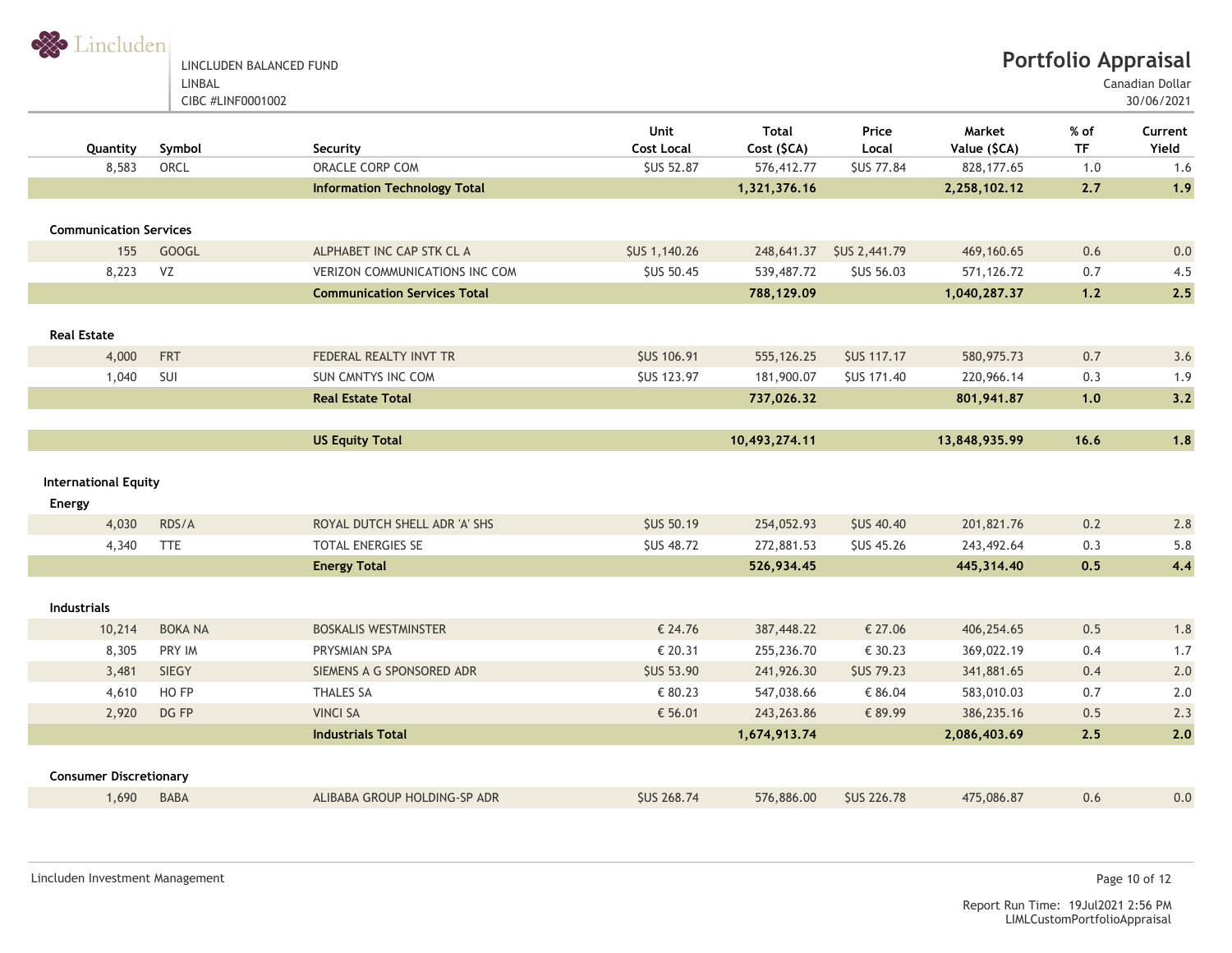

Canadian Dollar

| 10,335<br>5108 JP<br>BRIDGESTONE CORP.<br>¥ 3,160.76<br>¥ 5,055.00<br>582,933.08<br>410,381.88<br>0.7<br>32,110<br><b>INCH LN</b><br>0.5<br><b>INCHCAPE</b><br>£ 6.83<br>375,569.68<br>£7.69<br>423,138.09<br><b>Consumer Discretionary Total</b><br>1,362,837.55<br>1,481,158.03<br>1.8<br><b>Consumer Staples</b><br><b>ASSOC BRITISH FOODS</b><br>£ 17.40<br>14,245<br>ABF LN<br>424,748.28<br>£ 22.16<br>541,290.19<br>0.6<br>0.5<br>10,550<br>AD NA<br>KONINKLIJKE AHOLD DELHAIZE<br>€ 20.80<br>€ 25.07<br>324,394.61<br>388,759.93<br><b>RKT LN</b><br>3,828<br>RECKITT BENCKISER PLC<br>£ 62.13<br>412,021.32<br>£ 63.97<br>419,900.34<br>0.5<br>4,048<br><b>ULVR LN</b><br>UNILEVER PLC<br>£ 34.95<br>£42.31<br>253,943.03<br>293,650.10<br>0.4 | Current<br>Yield |
|---------------------------------------------------------------------------------------------------------------------------------------------------------------------------------------------------------------------------------------------------------------------------------------------------------------------------------------------------------------------------------------------------------------------------------------------------------------------------------------------------------------------------------------------------------------------------------------------------------------------------------------------------------------------------------------------------------------------------------------------------------|------------------|
|                                                                                                                                                                                                                                                                                                                                                                                                                                                                                                                                                                                                                                                                                                                                                         | 2.6              |
|                                                                                                                                                                                                                                                                                                                                                                                                                                                                                                                                                                                                                                                                                                                                                         | 0.9              |
|                                                                                                                                                                                                                                                                                                                                                                                                                                                                                                                                                                                                                                                                                                                                                         | 1.3              |
|                                                                                                                                                                                                                                                                                                                                                                                                                                                                                                                                                                                                                                                                                                                                                         |                  |
|                                                                                                                                                                                                                                                                                                                                                                                                                                                                                                                                                                                                                                                                                                                                                         | 0.3              |
|                                                                                                                                                                                                                                                                                                                                                                                                                                                                                                                                                                                                                                                                                                                                                         | 3.6              |
|                                                                                                                                                                                                                                                                                                                                                                                                                                                                                                                                                                                                                                                                                                                                                         | 2.7              |
|                                                                                                                                                                                                                                                                                                                                                                                                                                                                                                                                                                                                                                                                                                                                                         | 3.5              |
| <b>Consumer Staples Total</b><br>1,415,107.24<br>1,643,600.55<br>2.0                                                                                                                                                                                                                                                                                                                                                                                                                                                                                                                                                                                                                                                                                    | 2.3              |
| <b>Health Care</b>                                                                                                                                                                                                                                                                                                                                                                                                                                                                                                                                                                                                                                                                                                                                      |                  |
| FME GR<br>€ 62.65<br>0.7<br>5,320<br>FRESENIUS MEDICAL CARE AG<br>502,251.57<br>€ 70.04<br>547,687.05                                                                                                                                                                                                                                                                                                                                                                                                                                                                                                                                                                                                                                                   | 1.9              |
| 10,678<br>GSK<br><b>\$US 40.21</b><br><b>\$US 39.82</b><br><b>GLAXOSMITHKLINE PLC SPONSORED ADR</b><br>542,413.18<br>527,075.39<br>0.6                                                                                                                                                                                                                                                                                                                                                                                                                                                                                                                                                                                                                  | 5.4              |
| 6,457<br>SNY<br>SANOFI SA ADR<br><b>\$US 41.81</b><br>351,591.76<br><b>\$US 52.66</b><br>0.5<br>421,495.76                                                                                                                                                                                                                                                                                                                                                                                                                                                                                                                                                                                                                                              | 2.6              |
| <b>Health Care Total</b><br>1,396,256.51<br>1,496,258.20<br>1.8                                                                                                                                                                                                                                                                                                                                                                                                                                                                                                                                                                                                                                                                                         | 3,3              |
| <b>Financials</b>                                                                                                                                                                                                                                                                                                                                                                                                                                                                                                                                                                                                                                                                                                                                       |                  |
| AXAHY<br><b>\$US 25.36</b><br>0.3<br>8,860<br>AXA SPONSORED ADR<br><b>\$US 24.50</b><br>276,088.22<br>278,530.72                                                                                                                                                                                                                                                                                                                                                                                                                                                                                                                                                                                                                                        | 8.2              |
| 28,931<br>ING<br><b>\$US 10.23</b><br>ING GROEP N V SPONSORED ADR<br>386,416.98<br><b>SUS 13.24</b><br>474,824.37<br>0.6                                                                                                                                                                                                                                                                                                                                                                                                                                                                                                                                                                                                                                | 0.9              |
| NDA FH<br>$\epsilon$ 8.35<br>€ 9.40<br>0.5<br>31,490<br>NORDEA HOLDING ABP<br>390, 349.66<br>434,993.54                                                                                                                                                                                                                                                                                                                                                                                                                                                                                                                                                                                                                                                 | 4.1              |
| <b>Financials Total</b><br>1,188,348.62<br>1,4<br>1,052,854.86                                                                                                                                                                                                                                                                                                                                                                                                                                                                                                                                                                                                                                                                                          | 3.8              |
|                                                                                                                                                                                                                                                                                                                                                                                                                                                                                                                                                                                                                                                                                                                                                         |                  |
| <b>Information Technology</b>                                                                                                                                                                                                                                                                                                                                                                                                                                                                                                                                                                                                                                                                                                                           |                  |
| 4,080<br>SAP GR<br>SAP SE<br>€ 101.77<br>641,589.34<br>€ 118.84<br>712,684.82<br>0.9                                                                                                                                                                                                                                                                                                                                                                                                                                                                                                                                                                                                                                                                    | 1.6              |
| 641,589.34<br>712,684.82<br>0.9<br><b>Information Technology Total</b>                                                                                                                                                                                                                                                                                                                                                                                                                                                                                                                                                                                                                                                                                  | 1.6              |
| <b>Communication Services</b>                                                                                                                                                                                                                                                                                                                                                                                                                                                                                                                                                                                                                                                                                                                           |                  |
| 36,325<br><b>CHINA MOBILE</b><br>kr 48.95<br>941 HK<br>236, 222.07<br>kr 48.55<br>281,562.05<br>0.3                                                                                                                                                                                                                                                                                                                                                                                                                                                                                                                                                                                                                                                     | 6.8              |
| <b>\$US 15.29</b><br>0.5<br>31,348<br><b>ORAN</b><br>ORANGE SPON ADR<br>615,731.98<br><b>SUS 11.44</b><br>444,546.74                                                                                                                                                                                                                                                                                                                                                                                                                                                                                                                                                                                                                                    | 7.3              |